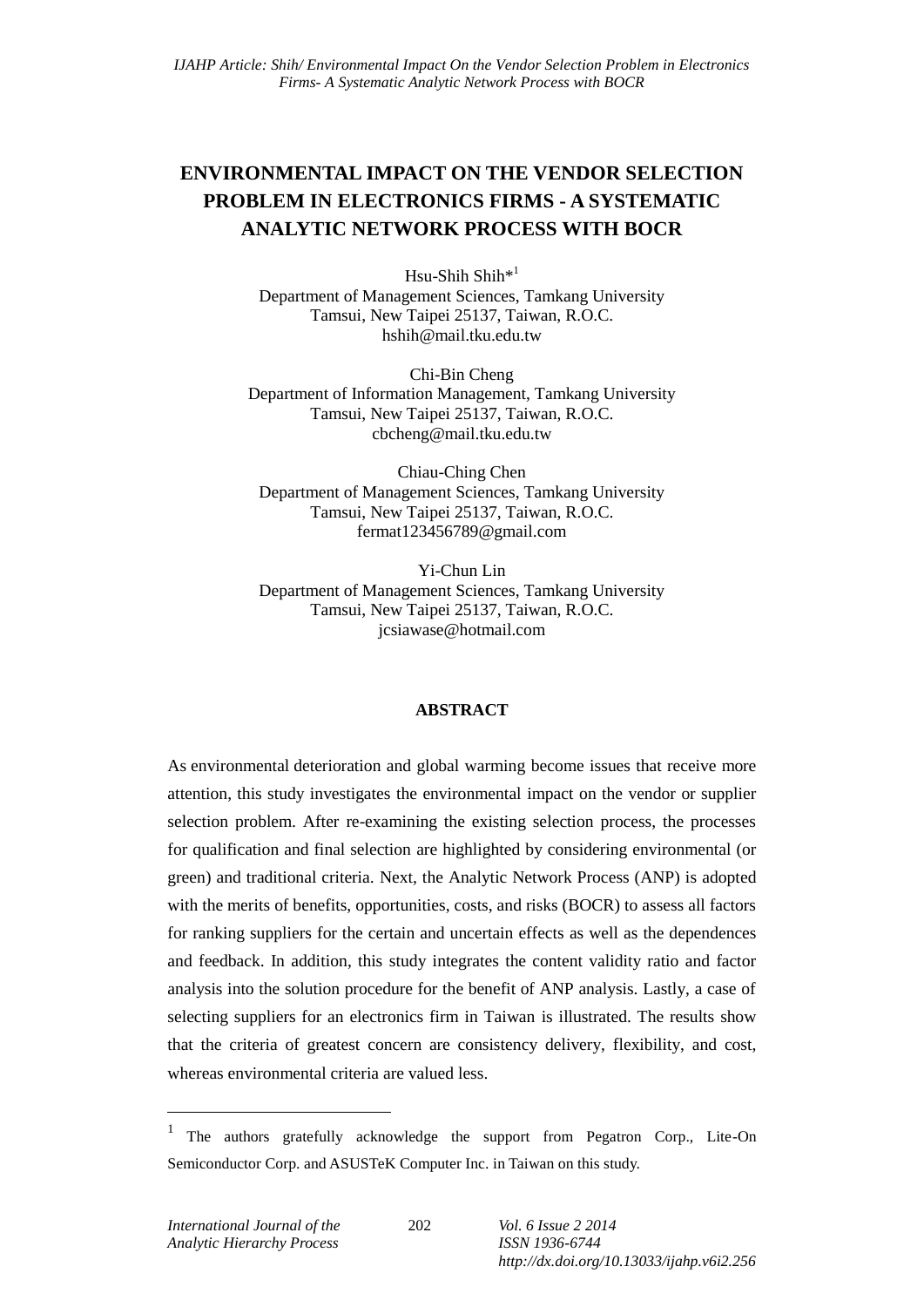**Key words:** Analytic Network Process; ANP; Environmental management; Supplier selection; Benefits, Opportunities, Costs, and Risks; BOCR; Qualification.

## **1. Introduction**

As environmental deterioration and global warming become issues that receive more attention, business enterprises, especially in the electronics industry, have undertaken environmental plans inside and outside their corporate organizations. By way of infusing environmental awareness into corporate goals, firms can propagate the importance of environmental protection from the top down and combine green objectives with corporate functions, such as procurement, design, manufacturing, and marketing, so as to set forth comprehensive environmental activities for the making of true green enterprises (Chen et al., 2012; Chiou and Tzeng, 2002). Among various corporate mechanisms, procurement easily takes up more than half of a firm's total expenditures (Leenders et al., 2002), especially when it comes to original design/equipment manufacturing (ODM/OEM) or electronics manufacturing service (EMS) (Huang and Keskar, 2007). Companies with limited resources usually focus on their core business competitiveness, while handling their non-focused peripheral businesses through a variety of outsourcing. As a result, collaboration between buyers and suppliers is becoming greater (Green et al., 1996; Wadhwa and Ravindram, 2007; Lee et al., 2009). With cooperative activities of outsourcing and strategic alliances now more common, the relationship between companies and their suppliers has transformed from the traditional antagonistic one into a mutual commitment. Therefore, companies must be prudent in the selection of suppliers in order to formulate a win-win situation (Sonmez, 2006; Tahriri et al., 2008; Ting and Cho, 2008).

In response to environmental issues being taken more seriously, proposals on the selection of green suppliers have involved the use of environmental or green criteria (such as environmental certification and environmental management system) being appended to traditional evaluation criteria such as prices and quality (Handfield et al., 2002; Humphreys et al., 2003; Lee et al., 2009; Hsu and Hu, 2009; Tuzkaya et al., 2009). However, it seems that these studies over-estimate the effects of environmental issues by adding many environmental related criteria on supplier selection. In practice, traditional criteria may still dominate the choice of suppliers as supported by a recent survey (Genoverse et al., 2013). Therefore, a motivation of this study is to explore when and how to use environmental and traditional criteria in the supplier selection process. Upon further investigation we find that research into the process of supplier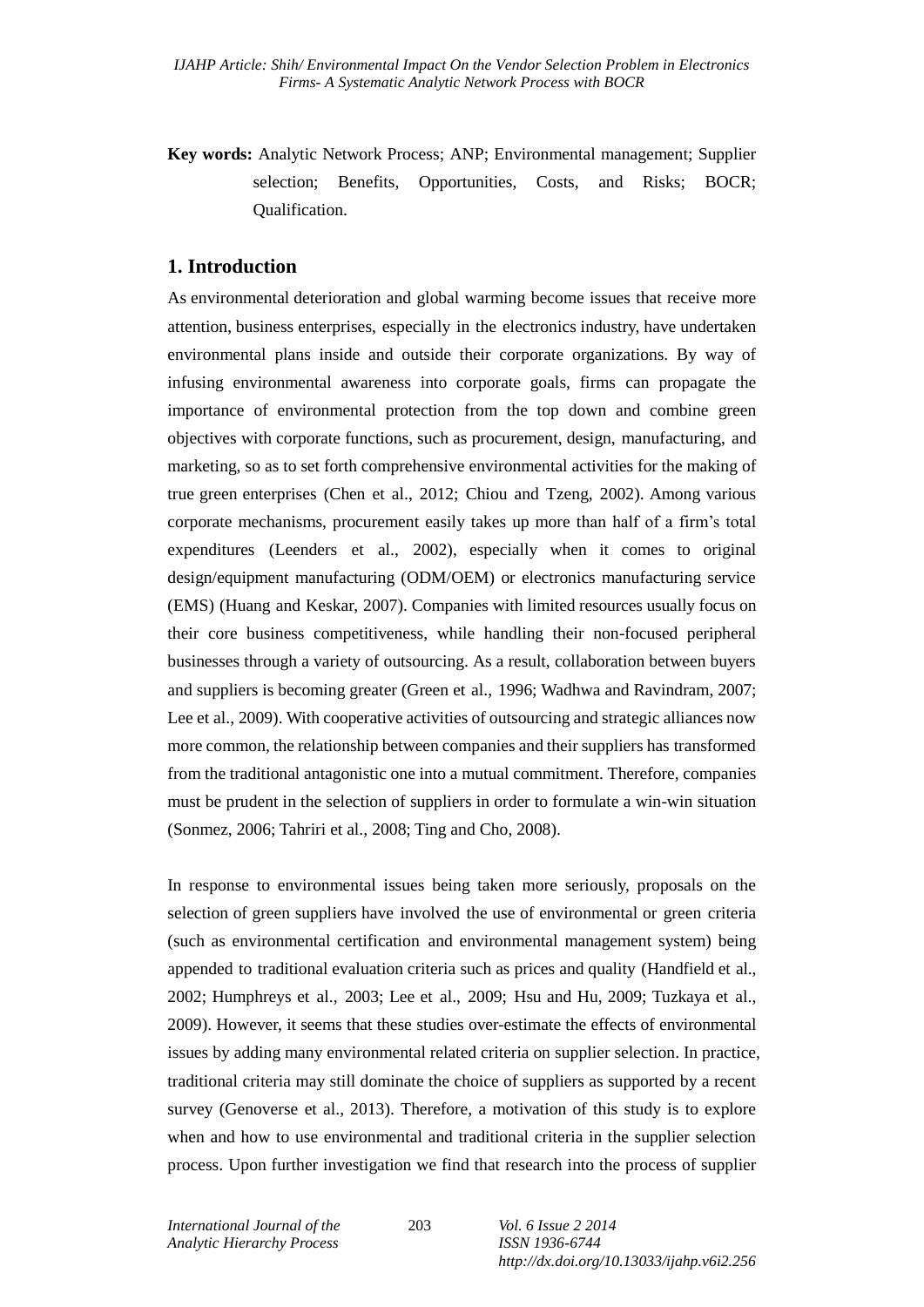or vendor selection is limited. De Boer et al., (2001) classified the selection process as a problem definition, formulation of criteria, qualification, and final choice. In practice, it is very likely that environmental guidelines will be used for qualification, and those firms that cross the threshold can get into the final choice stage. It seems that these studies simplify the process.

After reviewing the environmental criteria, these criteria can be further grouped into two types: mandatory and voluntary. The former includes RoHS (Restriction of Hazardous Substances Directive), WEEE (Waste Electrical and Electronic Equipment Directive), etc., which firms are expected to obey through regulations and laws. The latter comprises EPEAT (Electronic Product Environmental Assessment Tool), ISO 14000 standards, etc., which demonstrate the efforts of suppliers. Thus, "deep green" enterprises are requesting more of such voluntary criteria than "light green" enterprises. These two types of environmental criteria  $-$  mandatory and voluntary  $$ play a central part in the stages of qualification and final choice of the vendor selection process.

Due to the multi-dimensional aspects or criteria being evaluated, past studies generally view supplier selection as a MCDM problem (Ho et al., 2010), and many techniques can attack this problem, i.e., multi-attribute decision making, multi-objective decision making, statistical approaches, intelligent approaches, and others (Bruno et al., 2012; de Boer et al., 2001; Genoverse et al., 2013; Ho et al., 2010; Shyur and Shih, 2006; Wu and Barnes, 2011). Most recent approaches concentrate on a combination of different techniques for different solution procedures, e.g., ANP with data envelopment analysis (Kuo and Lin, 2012). Among these techniques, the Analytic Hierarchy/Network Process (AHP/ANP) is extensively used, because it is able to handle tangible and intangible factors. Moreover, the new concept from the merits of benefits, opportunities, costs, and risks (BOCR) assesses all factors and interests involving certain and uncertain effects (Saaty, 2005). These advantages make the ANP BOCR model a suitable tool for evaluation (Bottero and Ferretti, 2010) and are especially suitable for assessing intangible environmental criteria. In addition, the traditional ANP procedure relies on brainstorming to clarify some key issues and appears to be a loose structure to attack the problem. Thus, the content validity ratio and factor analysis from statistics are integrated into the procedure for the benefit of ANP analysis. We believe this integrated network model provides another option for selecting and ranking suppliers.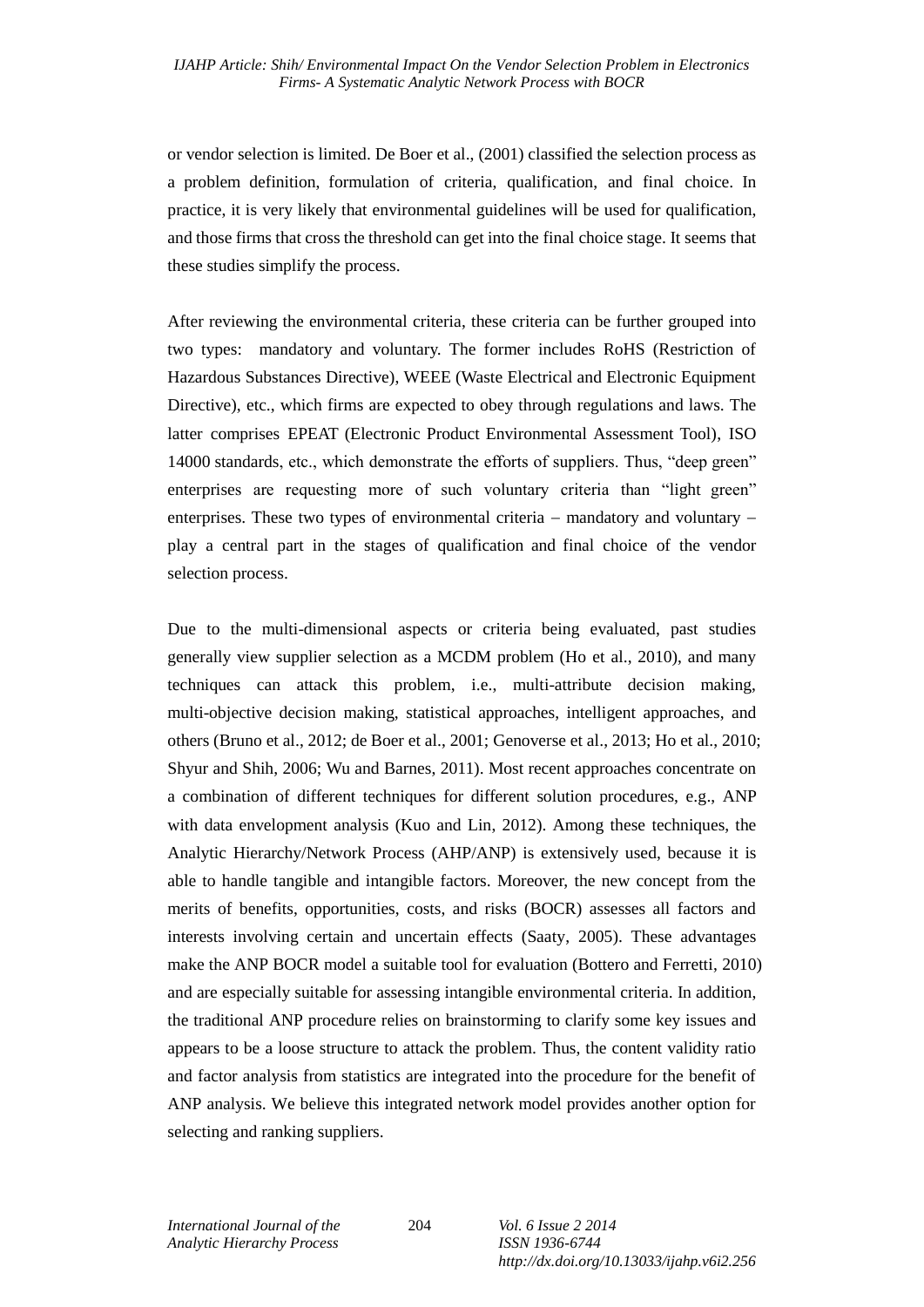This study is organized as follows. Section 2 reviews the related literature. Section 3 proposes our methodology. Section 4 exhibits a case through the systematic ANP BOCR model with sensitivity analyses. Finally, this study draws forth conclusions.

# **2. Literature Review**

Vendor or supplier selection is a common dilemma when trying to obtain the necessary materials for operations. The problem involves a process of decision making along with some analytic methods. We now discuss the procedures, the criteria for supplier selection under an environmental impact, and the main methodology used in the study – the Analytical Network Process with BOCR model.

## **2.1 Purchasing procedures**

Most previous research studies have directly analyzed the final choice of suppliers as a supplier selection problem. It is obvious that the purchasing decision should go through some steps prior to the final choice. Dobler and Burt (1996) listed a typical purchasing cycle as: (i) recognize, define, and describe the need; (ii) transmit the need; (iii) investigate, qualify, and select the supplier; (iv) prepare and issue the purchase order; (v) follow up on the order; (vi) receive and inspect the material; (vii) audit the invoice; and (viii) close the order. De Boer et al. (2001) also mentioned that a completed supplier selection should be divided into: problem definition, criteria formulation, supplier qualification and final choice. In the qualification stage, potential suppliers must equal or exceed the basic requirement for screening and become an acceptable supplier. An order winner is then chosen by some characterized selection criteria. Thus, supplier selection is not a single work of selection. Indeed, there should be various activities in the purchasing process (Chopra and Meindl, 2007).

After environmental issues were considered in selecting suppliers, most studies have concentrated on supplier assessment, e.g., Bai and Sarkis (2010). From their viewpoint, the evaluation is simultaneously based on traditional and environmental criteria as shown on path (a) in Figure 1. However, after examining most purchasing procedures of the electronics industry in Taiwan, environmental criteria is used for qualification, and the final choice of suppliers only depends on traditional criteria whose procedure is presented on path (b) of Figure 1. Humphreys et al. (2003) and Nicosia and Moore (2006) supported this viewpoint with some complex phases. It seems that the above two viewpoints, (a) and (b), are not the whole story of supplier selection. For instance, some environmental criteria could be utilized for the purpose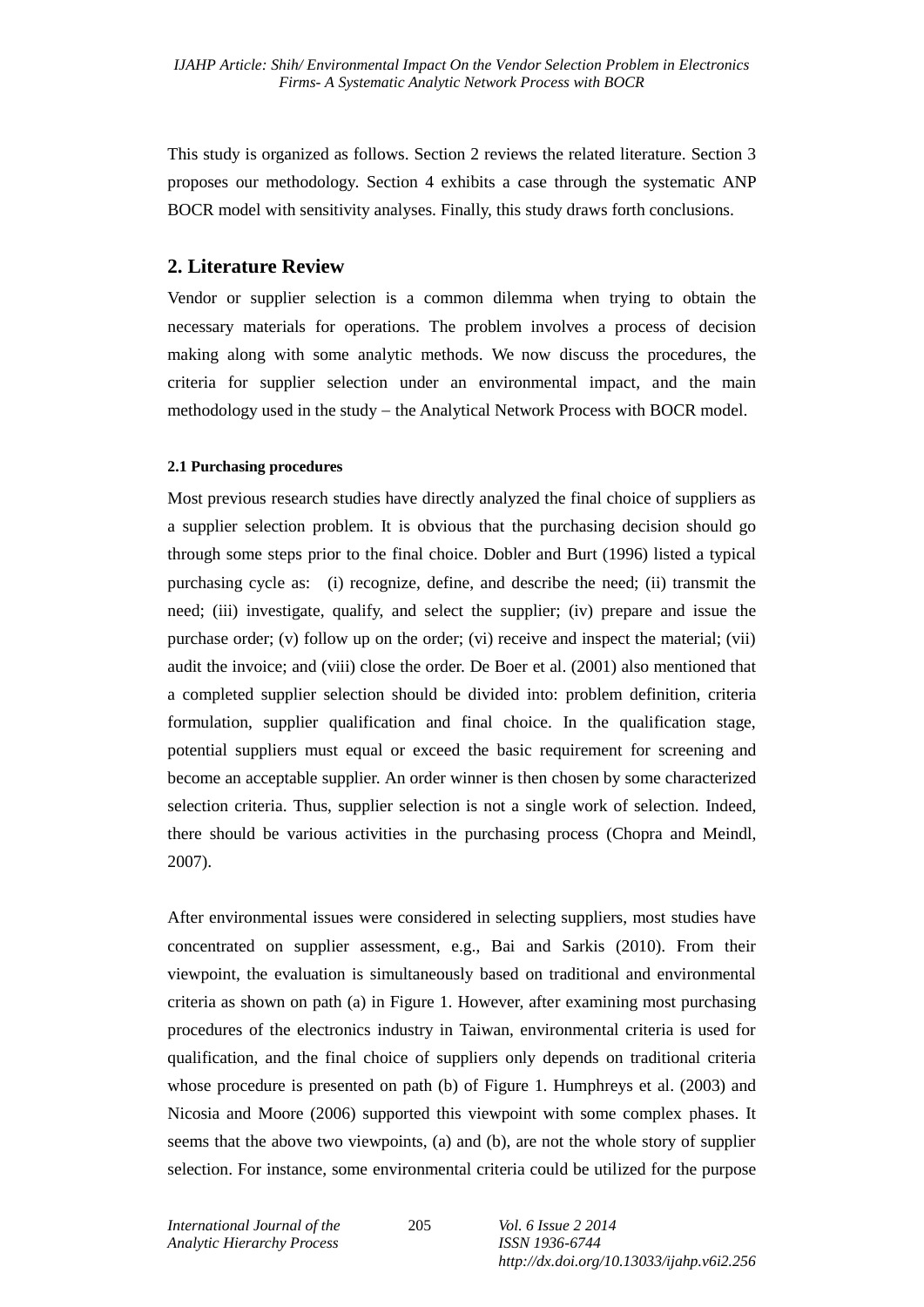of screening, e.g., RoHS with yes/no responses. Hence, we extend Noci's argument (1997) and propose a procedure for enhancing the environmental issues and allocating different types of the criteria as shown on path (c) of Figure 1. The difference among the mentioned paths is one concern of this study.



Figure 1. Different paths of supplier selection processes

#### Note:

- (a) Most recent studies investigate the selection process by considering traditional and environmental criteria simultaneously at the final step.
- (b) The current process in Taiwan's electronics industry takes environmental criteria for qualification and then uses traditional criteria for the final selection.
- (c) The proposed process considers both traditional and environmental criteria for the steps of qualification and final selection.

#### **2.2 Supplier selection criteria**

Supplier selection criteria can be divided into two types: mandatory and voluntary. For environmentally concerned enterprises, mandatory environmental and traditional criteria are required and generally considered for the purpose of qualification. For instance, firms provide a checklist of specified items to make sure qualified suppliers meet them, and these suppliers are considered as candidate suppliers. These items, which are environment-related, industrial safe, or quality related, are presented in the forms of regulations or laws by the European Union and the United States, proving especially vital for Asian firms trying to export electronics merchandises to these countries. These environmental criteria, which are expected to be obeyed, include RoHS, WEEE, European Union's Ecodesign Directive, etc. These works are generally executed in the qualification step of Figure 1. Voluntary environmental criteria encompass EPEAT, EU Eco-label Flower, IECQ (International Electrotechnical Commission Quality Assessment System for Electronic Components) QC 080000, ISO 14000 standards, etc., which demonstrate efforts put forth by suppliers. These criteria can be seen as an achievement of the suppliers, and the more included the better. However, "deep green" enterprises may consider some of them as mandatory criteria that will be conducted in the qualification step, e.g., ISO 14000. In addition, Genovese et al. (2013) presented corporate social responsibility (CSR) criteria, which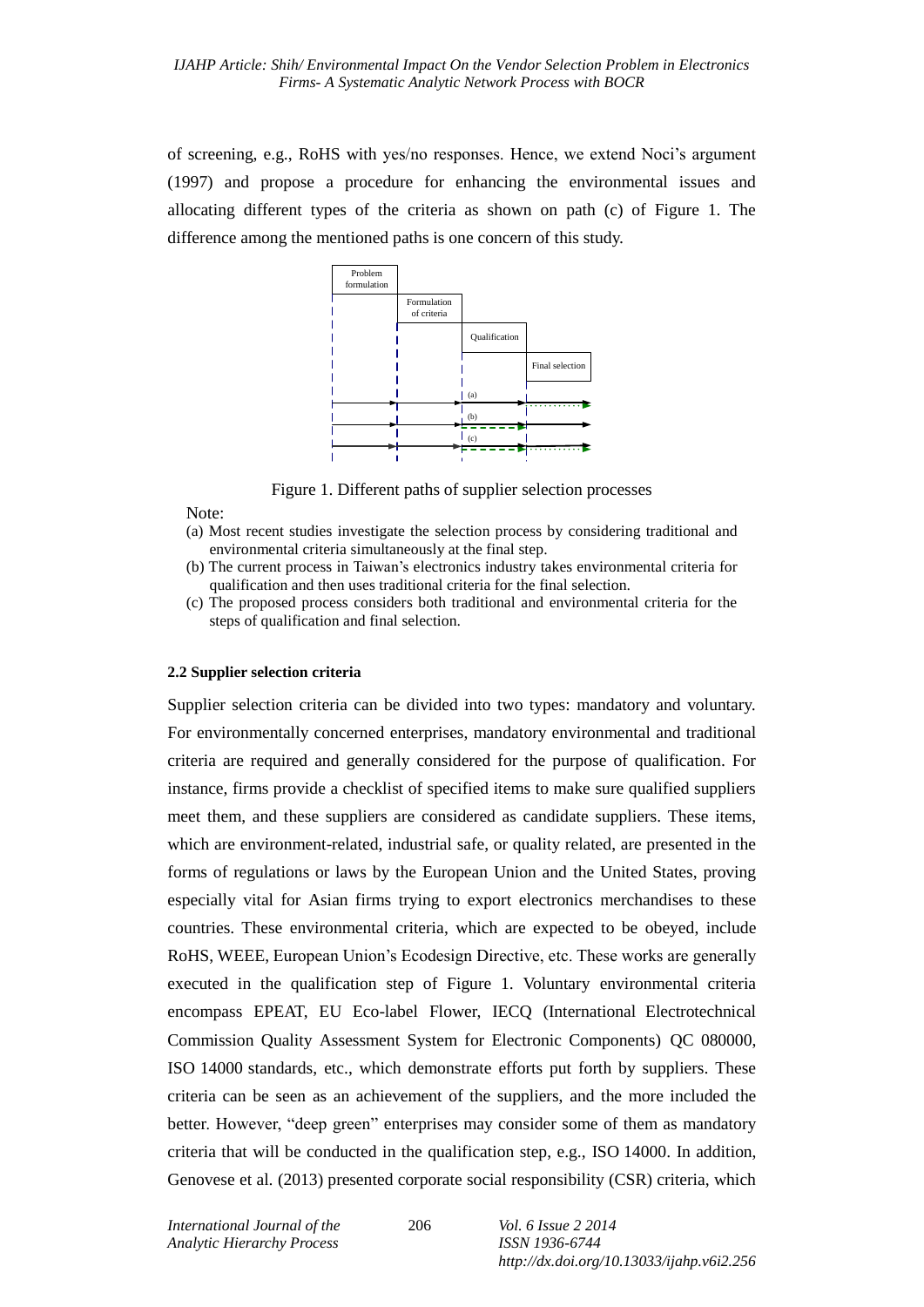are generally at the strategic level for large enterprises and can be taken as an intangible factor for assessing suppliers.

The criteria of cost/price, delivery, and quality have been traditionally valued the highest in the past, whereas the criteria of service, responsiveness, and environmental considerations are more important now. Dickson first suggested 23 criteria for vendor selection (see Weber et al., 1991). Choi and Harley (1996) explored 26 evaluation criteria for the car manufacturing industry and focused on the different positions of suppliers in the supply chain, pointing out that quality and delivery are important. Barbarosoglu and Yazgac (1997) structured a four-level supplier performance assessment structure and emphasized the importance of quality and different costs. Leender et al. (2002) organized vendor performance by quality, price, delivery, and service. Gencer and Gürpinar (2007) considered business structure, manufacturing capability, and quality system as three clusters in a network for a case study on an electronics firm. Yang et al. (2008) selected quality, price and terms, supply chain support, and technology as the major criteria for analyzing vendor selection for the electronics industries in Taiwan.

Environmental criteria for assessing suppliers' performance have risen in demand. Noci (1997) suggested four major environmental criteria with corresponding indicators for supplier evaluation. Handfield et al. (2002) identified the top 10 criteria for environmental performance. Humphreys et al. (2003) proposed an almost full structure for the supplier selection process with a couple of stages on quantitative and qualitative as well as traditional and environmental criteria. Huang and Keskar (2007) appended safety and environmental metrics to the Supply Chain Council's SCOR (supply chain operations reference) model in practice. Kuo and Lin (2012) considered four criteria in the environment dimension for evaluation. Büyüközkan and Çifçi (2012) looked at green suppliers' evaluation criteria and organizational performance (traditional criteria) as two clusters in a network for evaluating green suppliers as a whole. We know that environment-related criteria are becoming more significant from these studies, and these mandatory and voluntary criteria are presented in the forms of qualified criteria, performance measures, or cooperation image, which can be evaluated during the steps of qualification and selection.

#### **2.3 Analytical methods and ANP with BOCR**

The ANP methodology is a special case of AHP, which deals with dependence and feedback among clusters and their elements in addition to a network structure (Saaty

207 *Vol. 6 Issue 2 2014*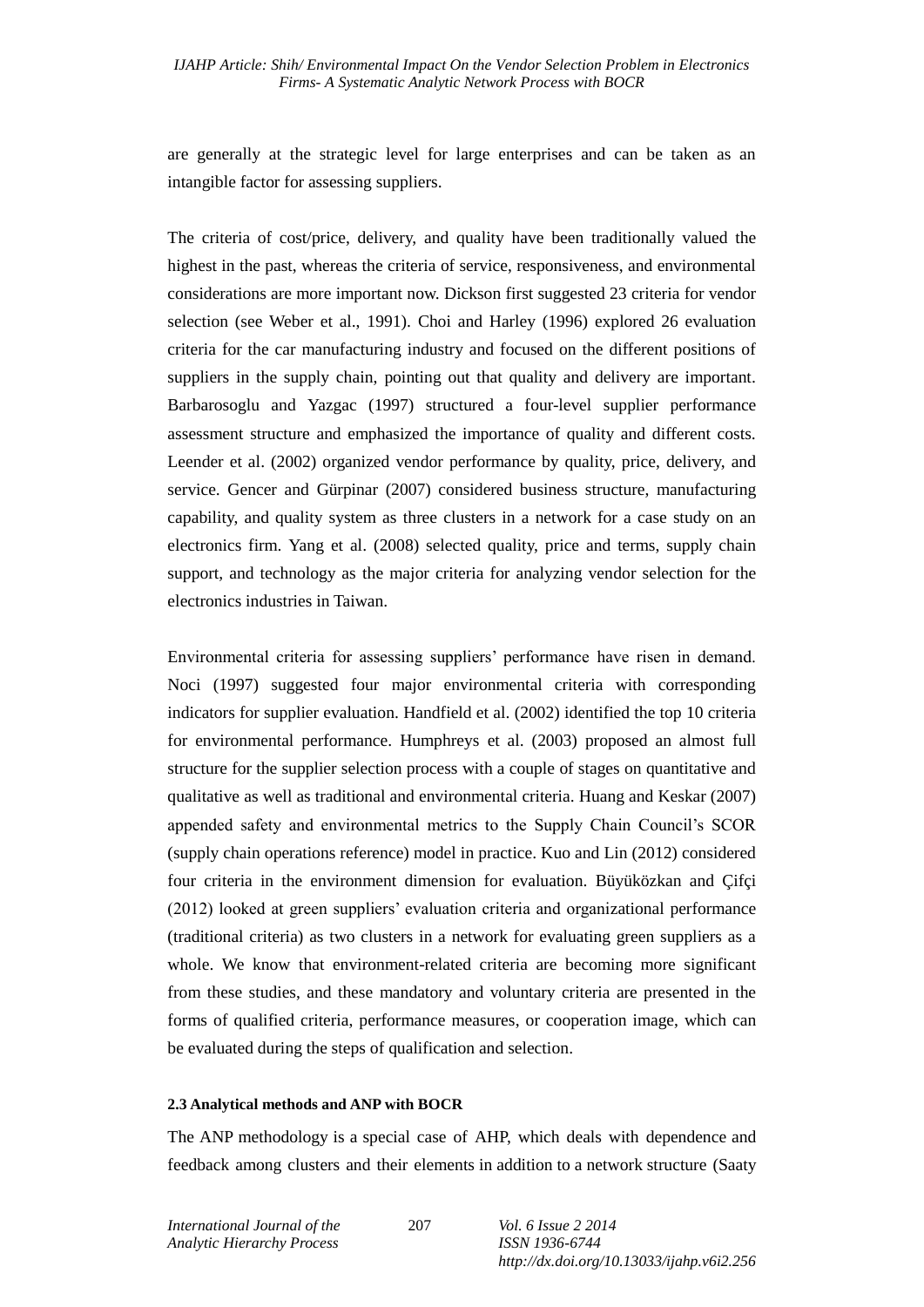2005). Traditionally, AHP/ANP is analyzed by using a single hierarchy/network, but such an approach is weaker at presenting a negative effect. Saaty (1980) directly considered a cost-benefit analysis by AHP, representing the analysis with two hierarchies. Focusing on the alternatives, we divide AHP's benefit priorities by AHP's cost priorities to get the benefit-cost ratios of the alternatives for the final choice. Saaty and Özdemir (2003) added the positive aspect of opportunities and the negative aspect of risks to shape the prototype of BOCR for a comprehensive analysis. Through the BOCR aspects we are able to understand the items of benefits associated with positive and certain contents, the items of opportunities with positive and uncertain contents, the items of costs with negative and certain contents, and the items of risks with negative and uncertain contents. For ranking and selection, our target is to obtain greater benefits and opportunities, while encountering smaller costs and risks. In addition, different decision makers may give varying degrees of importance to each BOCR aspect, depending on strategic issues or goals. Therefore, Saaty and Özdemir (2005) suggested that individuals or enterprises make pairwise comparisons under the goals in order to obtain BOCR's weights (i.e., *b*, *o*, *c*, and *r*, correspondingly). For synthesizing these four aspects, Saaty (2005) further recommended the formula *bB*+*oOcCrR* for the BOCR calculation. Here, *B*, *O*, *C*, and *R* are the priorities of the respective aspects, and *b*, *o*, *c*, and *r* are their weights, respectively. If the resulting value is positive, then it indicates the positive value is higher than the negative value and the choice turns out to be appropriate. Bottero and Ferretti (2011) pointed out that the ANP BOCR model helps decision makers to venture deeper into the uncertainty of the problems. Hence, we choose this model for the analysis.

After examining the ANP BOCR model that has been used in the literature since 2003, we found that many studies only provided a simplified model that might not accommodate the complex environment effect. Table 1 collects some typical applications of the ANP BOCR model in the literature, in which full BOCR networks are preferred as in Bottero and Ferretti (2011). The contents of Table 1 illustrate the guide for researchers to use the model. In addition, the content validity ratio and factor analysis are adopted to support its solution procedure for a better coherence and rigorous process.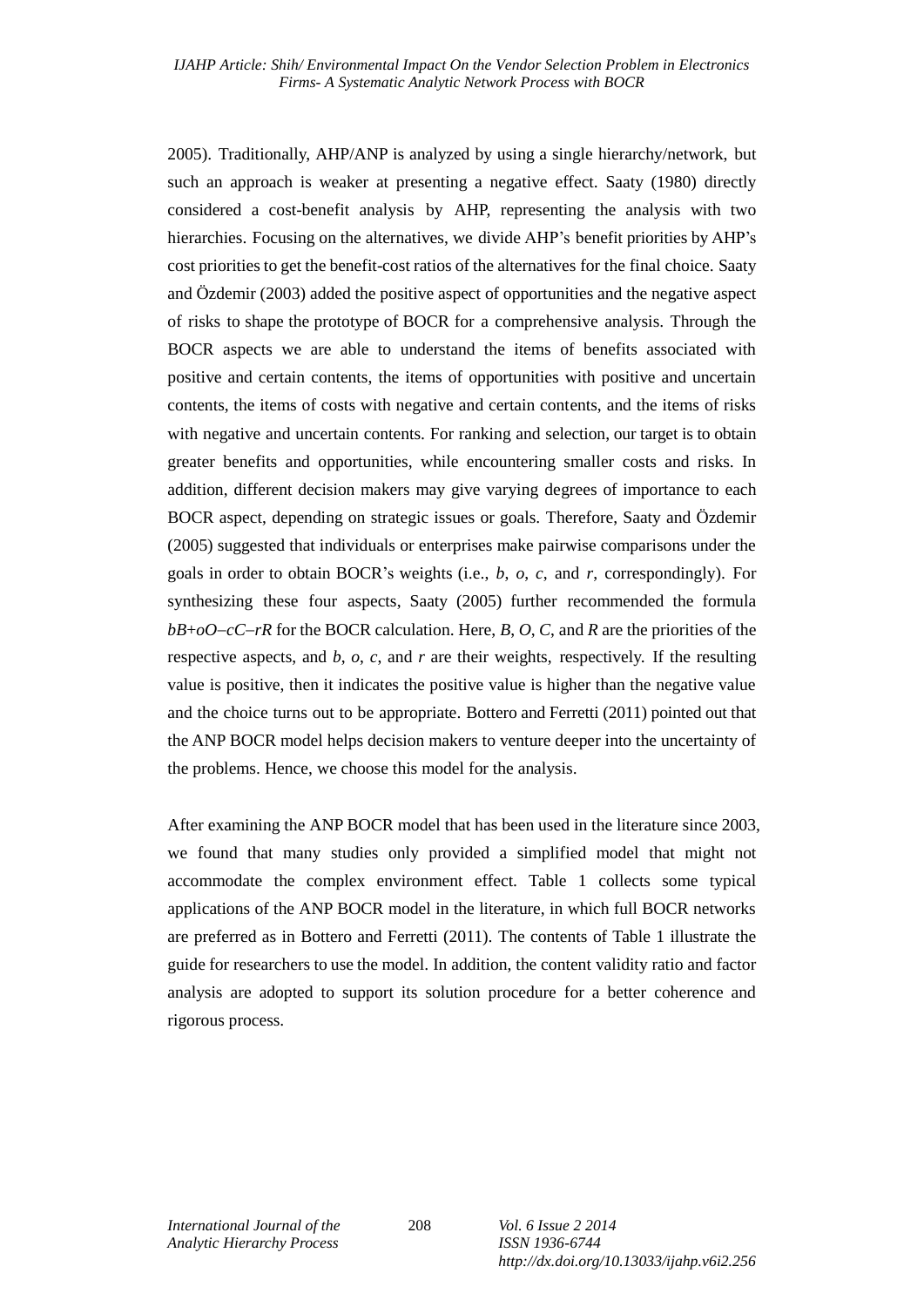# Table 1 Some typical BOCR configurations in ANP

| Application                                                                   | <b>BOCR</b> configuration                                                                                                                                                                                                                                                                                                                                                                            | Authors (year)                   | Remarks                                                                     |  |  |  |
|-------------------------------------------------------------------------------|------------------------------------------------------------------------------------------------------------------------------------------------------------------------------------------------------------------------------------------------------------------------------------------------------------------------------------------------------------------------------------------------------|----------------------------------|-----------------------------------------------------------------------------|--|--|--|
| Selection of a<br>high-tech<br>transaction system                             | Four alternatives-criteria-actors<br>connections                                                                                                                                                                                                                                                                                                                                                     | Erdoğmuş et al.<br>(2005)        | Four criteria<br>cluster in the<br><b>BOCR</b> aspects,<br>respectively     |  |  |  |
| Evaluation of<br>alternative fuels for<br>residential heating                 | 1. Three<br>alternatives-criteria-actors<br>connections<br>2. Six clusters connected network<br>in the benefits aspect                                                                                                                                                                                                                                                                               | Erdoğmuş et al.<br>(2006)        | Different<br>criteria in each<br>criteria cluster<br>of the OCR<br>aspects  |  |  |  |
| Supplier selection<br>for the plastic parts<br>of a refrigerator<br>plant     | 1. Benefits: 3 clusters connected<br>network<br>2. Opportunities: 2 clusters<br>3. Costs: 2 clusters<br>4. Risks: 2 clusters                                                                                                                                                                                                                                                                         | Ustun and<br>Demirtas<br>(2008)  |                                                                             |  |  |  |
| Priority<br>determination in<br>strategic energy<br>policies                  | Four criteria, participants, and<br>policies connected networks                                                                                                                                                                                                                                                                                                                                      | Dağdeviren and<br>Eraslan (2008) | Different<br>criteria in each<br>criteria cluster<br>in the BOCR<br>aspects |  |  |  |
| Evaluation of<br>buyer-supplier<br>relationships in the<br>high-tech industry | Single hierarchy including BOCR<br>four aspects at one level with<br>sub-criteria showing dependence                                                                                                                                                                                                                                                                                                 | Lee et al.<br>(2009)             | Single hierarchy<br>oriented                                                |  |  |  |
| Project<br>prioritization in<br>higher education<br>institutions              | 1. Benefits: 4 clusters connected<br>network<br>2. Costs: 3 clusters connected<br>network<br>3. Risks: 4 clusters connected<br>network                                                                                                                                                                                                                                                               | Begičević et al.<br>(2010)       | In the BCR<br>aspects only                                                  |  |  |  |
| Selection of<br>dispatching rules in<br>FMS                                   | Sub-criteria connected<br>sub-networks under the criteria of<br>economy, strategy, and customer,<br>respectively, at one level in<br><b>BOCR's four hierarchies</b>                                                                                                                                                                                                                                  | Yazgan et al.<br>(2010)          | Four-hierarchy<br>oriented                                                  |  |  |  |
| Location selection<br>for a waste<br>incinerator plant                        | 1. Benefits<br>Environment: 2 clusters;<br>Socio-economy: 2 clusters<br>2. Opportunities<br>Environment: 3 clusters connected<br>network;<br>Socio-economy: 2 clusters<br>3. Costs<br>Environment: 5 clusters connected<br>network;<br>Socio-economy: 4 clusters<br>connected network<br>4. Risks<br>Environment: 4 clusters connected<br>network;<br>Socio-economy: 3 clusters<br>connected network | Bottero and<br>Ferretti (2011)   | Different<br>criteria in two<br>clusters in the<br><b>BOCR</b> aspects      |  |  |  |
| Site selection for<br>coastal oil jetties                                     | Single network including BOCR's<br>four clusters and alternative                                                                                                                                                                                                                                                                                                                                     | Hasanzadeh et<br>al. (2013)      | Single network<br>oriented                                                  |  |  |  |

209 *Vol. 6 Issue 2 2014 ISSN 1936-6744 http://dx.doi.org/10.13033/ijahp.v6i2.256*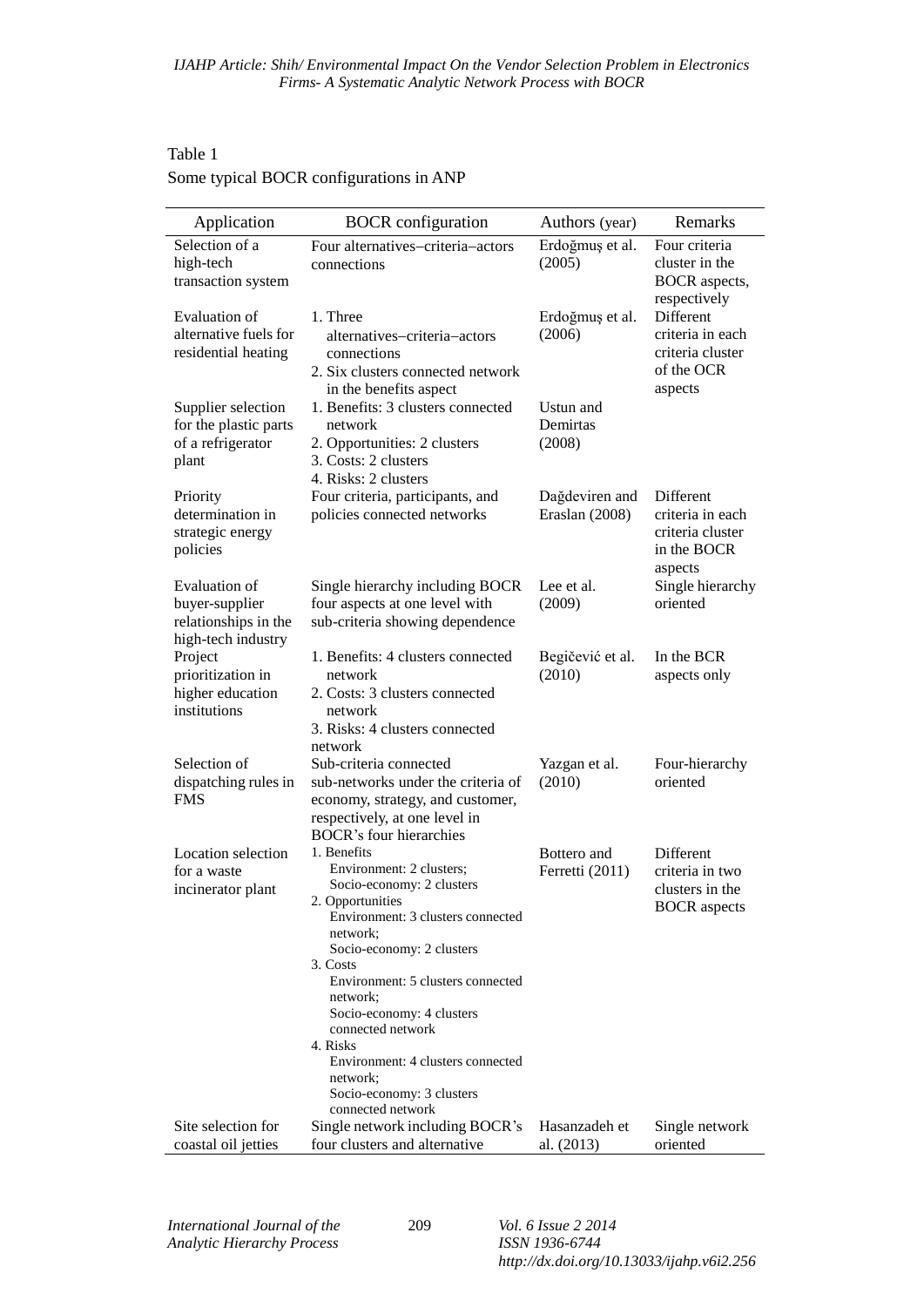## **3. Research Methodologies**

We mainly used the ANP BOCR model to simultaneously consider environmental and traditional elements for supplier selection and focused on the illustration of the last step due to a simple work on the yes/no questions in the qualification step. The suggested research framework involved two phases: obtaining a validated ANP with BOCR merits with four sub-networks, and designing the questionnaires of pairwise comparisons with calculation. Figure 2 illustrates the proposed systematic ANP BOCR process with seven steps.

### **3.1 Construction of the ANP BOCR network**

For the evaluation stage, we checked all organized criteria by the content validity ratio (CVR) to fit the aspects of benefits, opportunities, costs, and risks, respectively. Next, we executed factor analysis to determine groups of the criteria and the clusters they belonged to. After identifying the relations between the dependence and feedback relations between clusters and criteria, we established four BOCR sub-networks.

To determine the selected criteria under the individual aspects of benefits, opportunities, costs, and risks, we adopted CVR as proposed by Lawshe (1975) to delete minor criteria in order to enhance the suitability of the concerned criteria in each aspect. The CVR formula quantifies the agreement on the questionnaire content from a professional perspective. The quantified value is between 1 and -1, and the larger the value is, the more important the topics are regarded to be.

$$
CVR = (n_e - N/2) / (N/2),
$$
 (1)

where  $n_e$  = number of experts who think the topics are important (or essential), and  $N =$ total number of experts who fill out the questionnaire. When there are 5 experts filling out the questionnaire  $(N=5)$ , the content validity ratio  $(CVR)$  derived from the above equation is 0.99; when the number of experts is 30 (N=30), CVR is 0.33.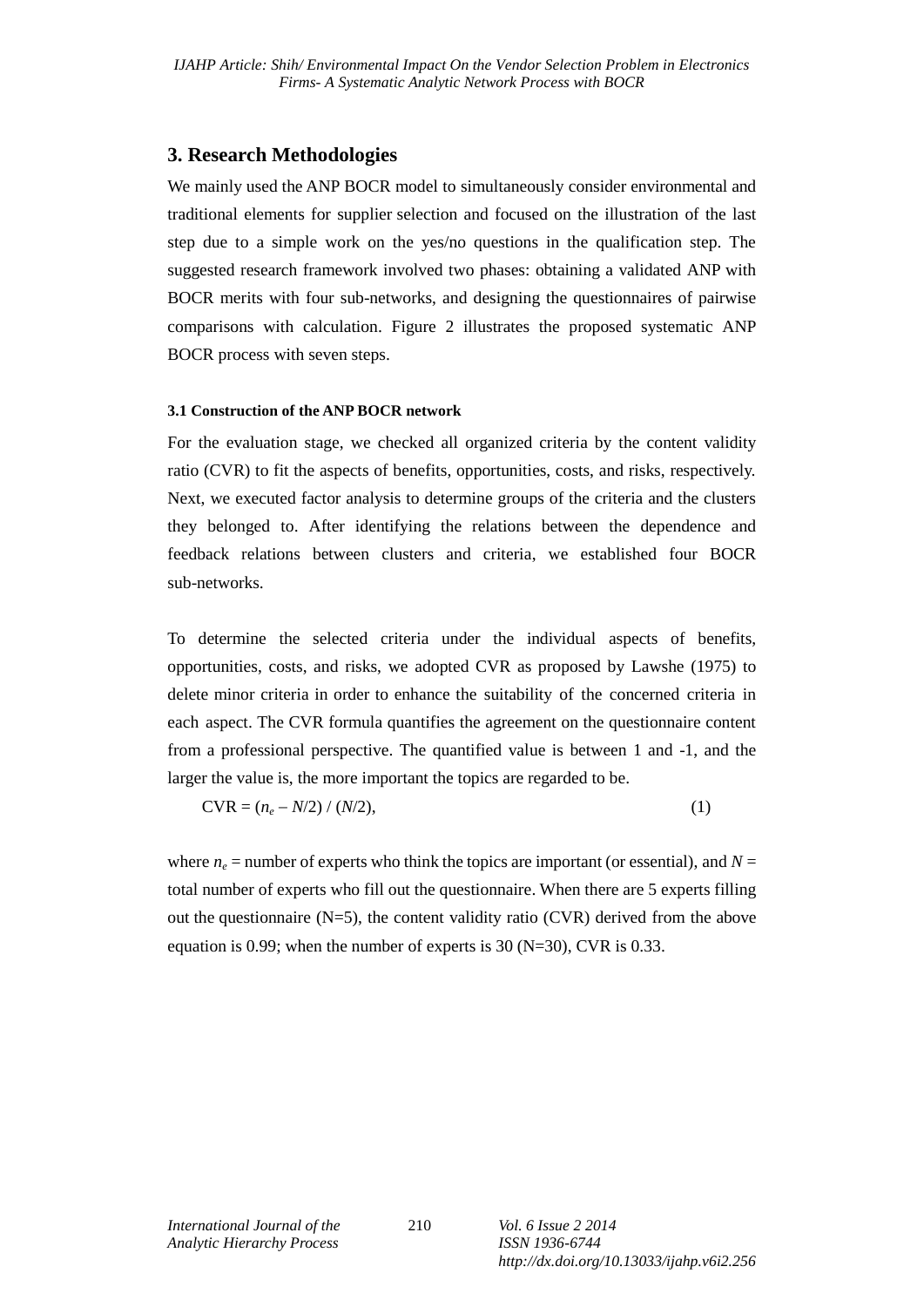

Figure 2. Proposed systematic ANP BOCR process

We used the five-level scale for the evaluation. In the effectiveness verification, we only picked items with 4 or 5 points for the new calculation. Moreover, the CVR value of one question higher than the specified CVR value determined by N (the number of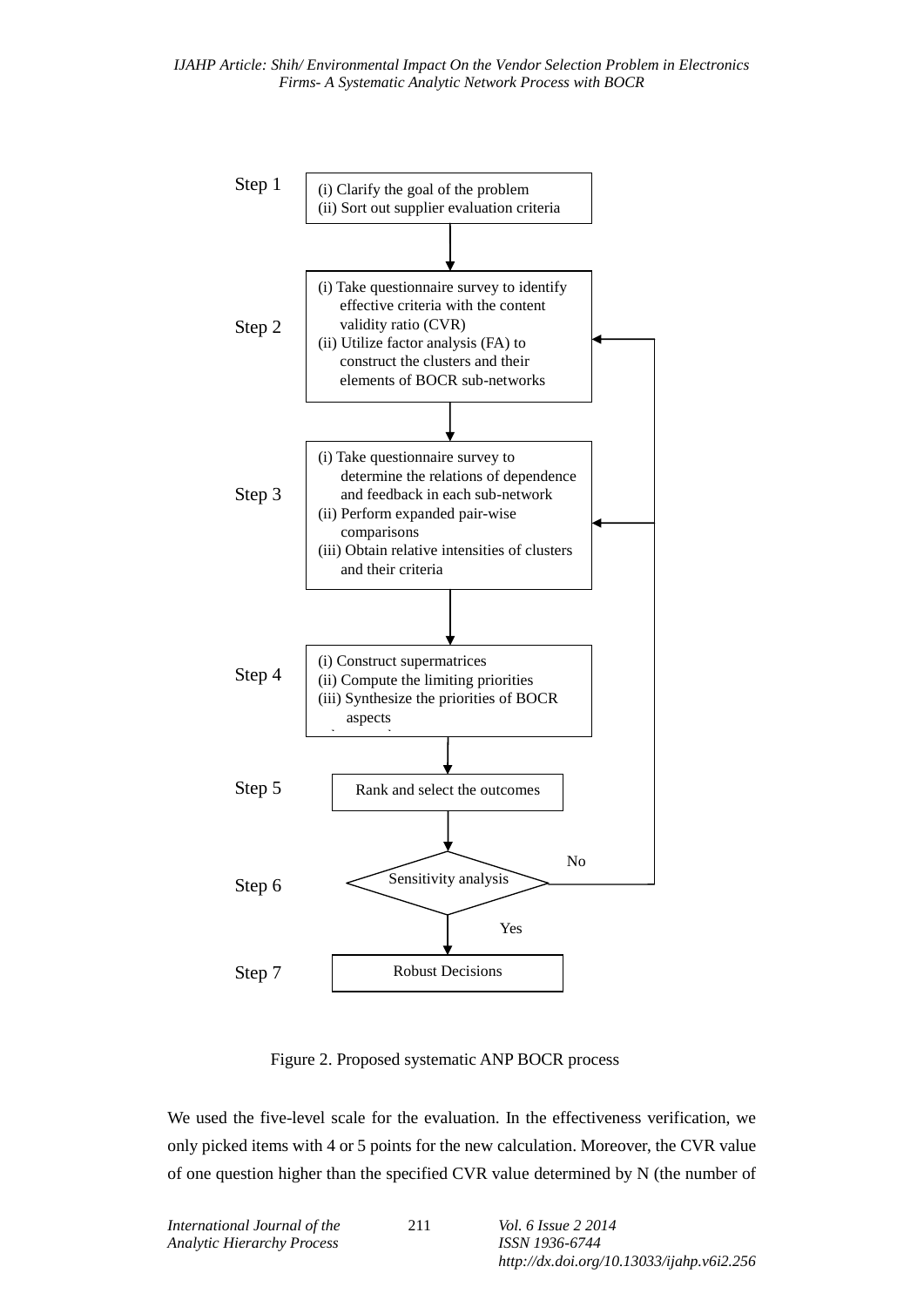experts filling out the questionnaire) was kept. Next, we executed factor analysis on the criteria of each aspect to obtain the corresponding clusters or dimensions that these criteria belong to for the ANP network. The questionnaires sent by both paper and email asked the respondents to evaluate the level of importance of each criterion in the aspect of benefits, opportunities, costs, and risks, respectively. Tabachnick and Fidell (2007) suggested that factor analysis should have a minimum number of samples that are five times the number of questions in a questionnaire as shown in the appendices.

Before factor analysis, we performed two tasks on the suitability for further analysis. First, we implemented the Kaiser-Meyer-Olkin (KMO) measure of sampling adequacy and the Bartlett test of sphericity on the questionnaires to make sure the questionnaire items were appropriate for factor analysis. According to Kaiser (1970), the value of KMO is between 0 and 1, and the greater the value is, the more appropriate the data are. In addition, if the *P*-value resulting from the Bartlett test is less than the significant level, then the data variables are correlated and suitable for factor analysis. After reducing the criteria data, all the KMO values are greater than 0.6, and the *P*-values are less than 0.05, which supports the assumption that the data are appropriate for factor analysis. The clusters can then be determined from various criteria by factor analysis.

Following the clusters and their criteria being chosen in each aspect, the experts then decided upon the dependence and feedback relations between clusters and criteria. The results showed that more than half of the experts agreed that the factors influence one another, supporting the assumption that the factors are dependent. In our study we considered environmental and traditional criteria for the two phases as path (c) in Figure 1. A pairwise comparison was performed on these criteria under the merits of benefits, opportunities, costs, and risks. The BOCR-ANP network obtained from expert opinions is shown in Figure 3 for our case.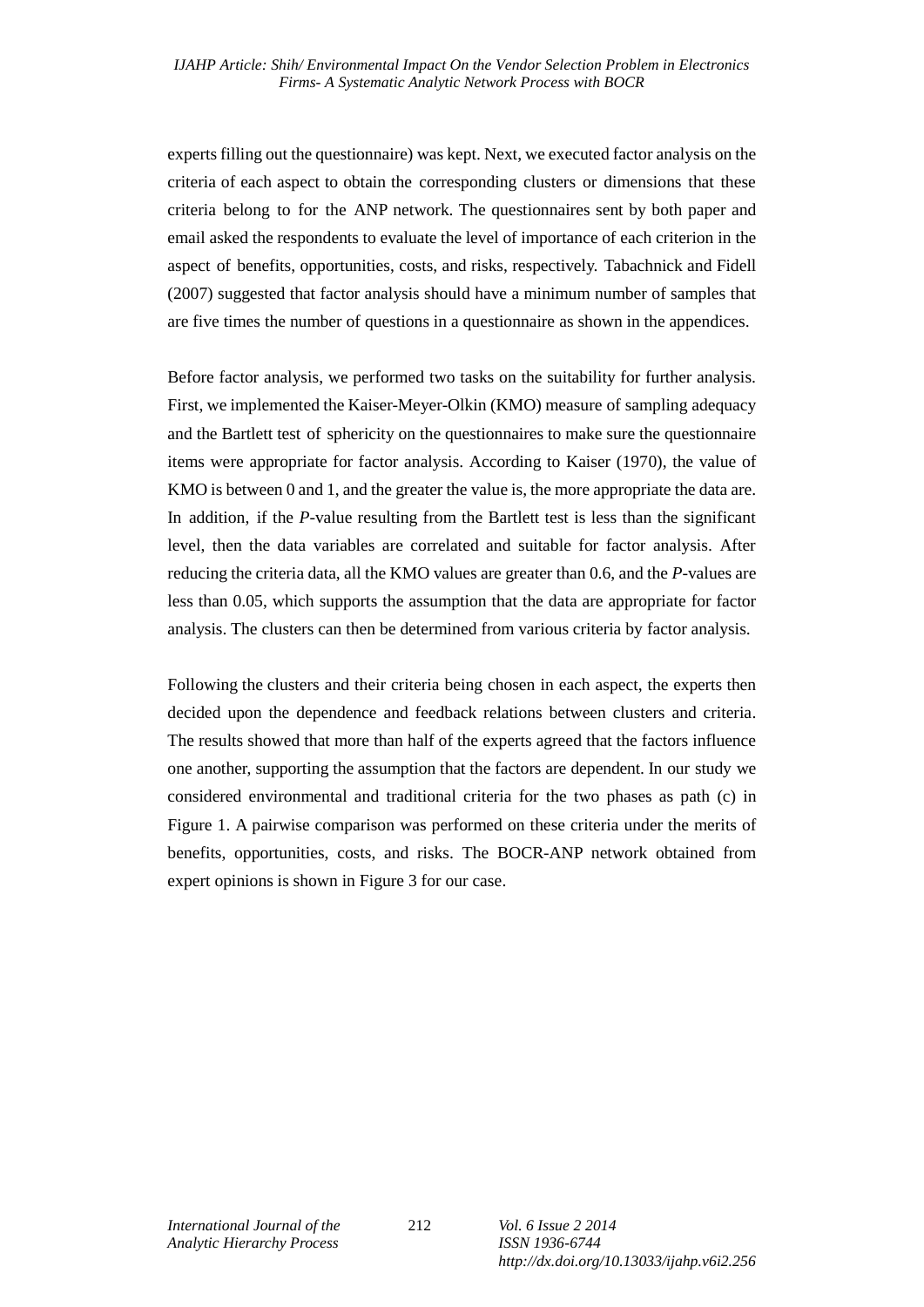

Figure 3. ANP BOCR's network

### **3.2 Expert questionnaires for the ANP BOCR model**

The second phase was to design the pairwise comparison questionnaires to form the supermatrices and to execute their calculation.

#### **3.2.1 Design of the questionnaires**

We designed pairwise comparison questionnaires for four aspects of BOCR. There were two-stage questionnaires for the dependent relations among clusters and their elements, weights among clusters, and intensity of influence among elements.

### **3.2.2 Pairwise comparisons and group aggregation**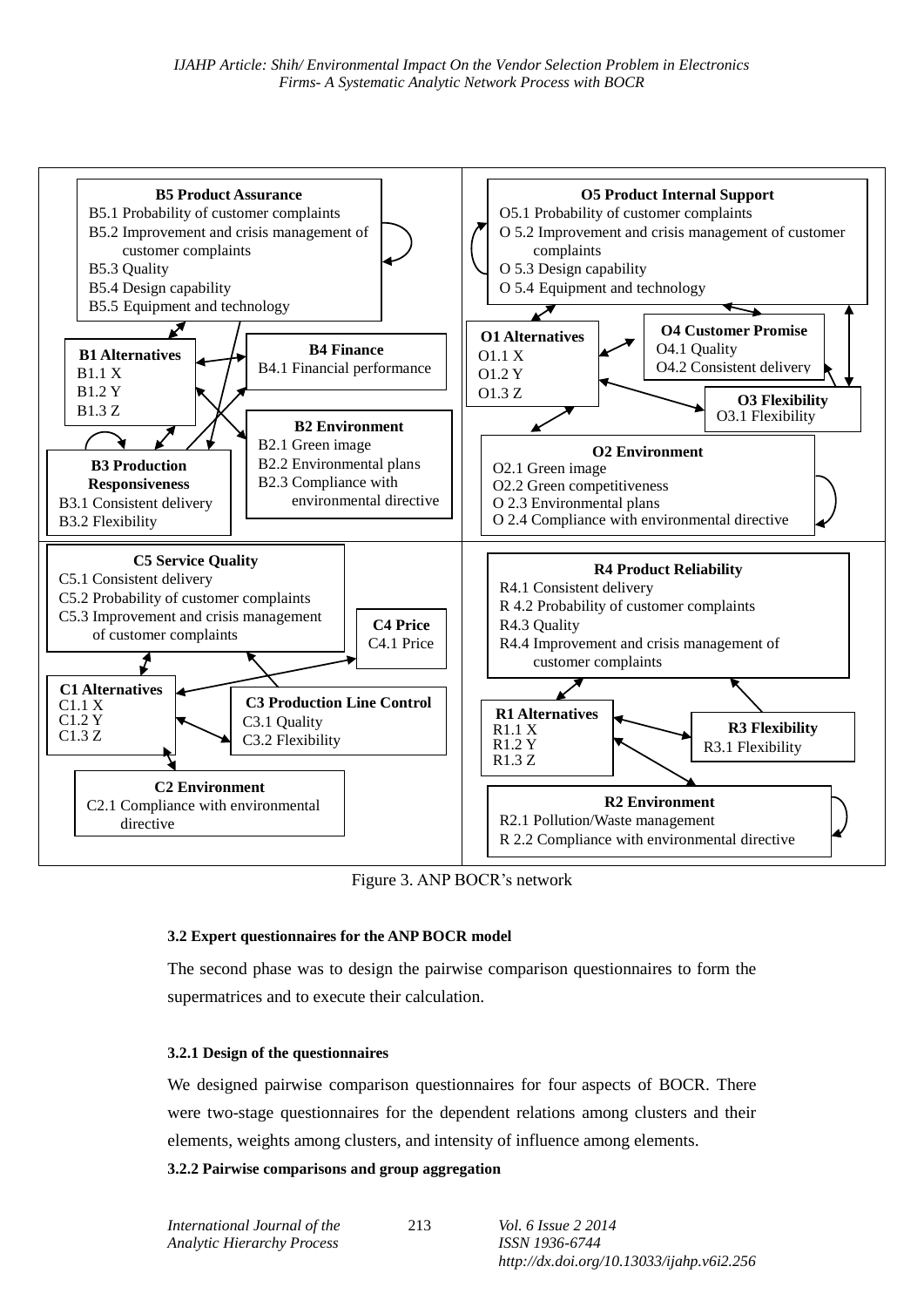An analysis on the questionnaires filled out by the experts was first given, and we created a pairwise comparison matrix  $\vec{A}$  by pairwise comparing the *n* elements of  $e_1$ ,  $e_2, \ldots, e_n$  and checking its consistency. After observing that different experts might give different answers to the questionnaire, a geometric mean operation is a commonly used method for the aggregation of experts' opinions (Saaty, 1989). In addition, a satisfaction index proposed by Huang et al. (2009) can be used for measuring the group opinion to improve the decision quality.

#### **3.2.3 Construction of supermatrices and computation of the limiting priorities**

The above priorities of each matrix were then arranged, representing the impact of a given set of elements in a cluster on another element in the network, as the sub-columns of the corresponding column of an unweighted supermatrix *W*. We then normalized and synchronized each column of the unweighted supermatrix to record the overall clusters' influence by column, and this operation made the supermatrix's column stochastic, as a weighted supermatrix  $W^a$ . We next obtained the limiting super- matrix  $W^n = \lim_{a \to \infty} W^a$ . The derived weights were then employed to weight the

elements of the corresponding column blocks of the weighted supermatrix (Saaty, 2005).

#### **3.2.4 Syntheses of the priorities of BOCR**

Since there are four aspects to be considered, we synthesized the values from these four. The major concern was the supplier cluster, which meant we wanted to know which supplier (as the elements in the alternative cluster) is a better one. Each alternative obtains the priority values under the BOCR aspects to represent the importance of that aspect. We know that when  $bB+oO-cC-rR > 1$ , it means the target is preferred, and when  $bB + oO - cC - rR \leq 1$ , it means the target's benefits and opportunities are threatened by the costs and risks (Saaty, 2005).

#### **4. Case Study**

#### **4.1 Background information**

The company in this case study, Company P hereafter, provides professional EMS and has already participated in environmental projects and actions for many years. It sets up environmental policies and green standard procedures through clean production, green purchasing, and green manufacturing, which include product designs, components' procurements, production and manufacturing, and final customer services. Having received many international environmental certifications, including Green Partner,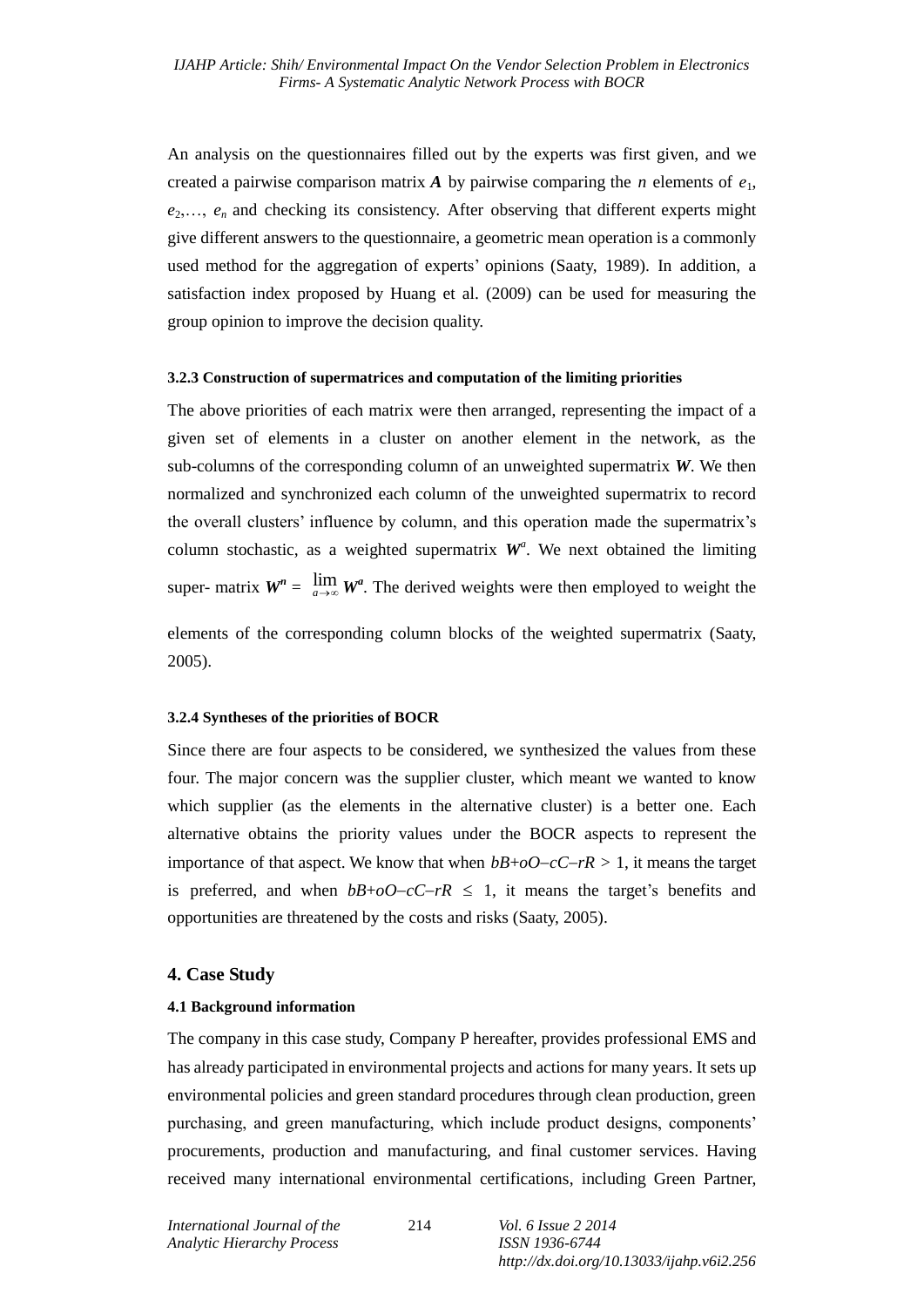OHSAS (Occupational Health and Safety Advisory Services) 18001, ISO 14001, and IECQ QC 080000, Company P has put forth much effort to reach the goal of "zero pollution, zero accidents" via greenhouse gas emissions and the setting up of reduction targets, environmental monitoring, waste, wastewater, hazardous chemicals, energy-efficiency management, and environmental requirements upon its suppliers. Adhering to the Electronic Industry Code of Conduct (EICC), Company P actively attends EICC gatherings in order to understand sustainability-related issues and the latest development trends and to respond to corporate social responsibility (CSR) projects, such as supply chain CSR management, voluntary carbon reduction action, and so on. For its manufacturing process, Company P has instituted suppliers/contractors management, which asks suppliers to conform to its green purchasing polices and environmental requirements' approval-related information on a supplier relation management website and eGreen management platform. Furthermore, it executes a quarterly business review to evaluate potential suppliers that qualify under its own environmental standards.

The case study involved the purchasing of laptop power adapters. Since environmental criteria are rather diverse for different purposes, we organized the criteria from the above works (Sections 2.1 and 2.2) after the qualification step on the "deep green" aspect. We then sent these criteria to domain experts in the purchasing departments of electronics firms in Taiwan. There are 18 criteria, 6 environmental-related criteria and 12 traditional criteria, for future development. Table 2 lists these criteria. Moreover, after screening the potential suppliers through traditional and environmental criteria, three suppliers - denoted by  $X$ ,  $Y$ , and  $Z$  - were left in the qualified vendor list, and further analysis was conducted to choose a better supplier.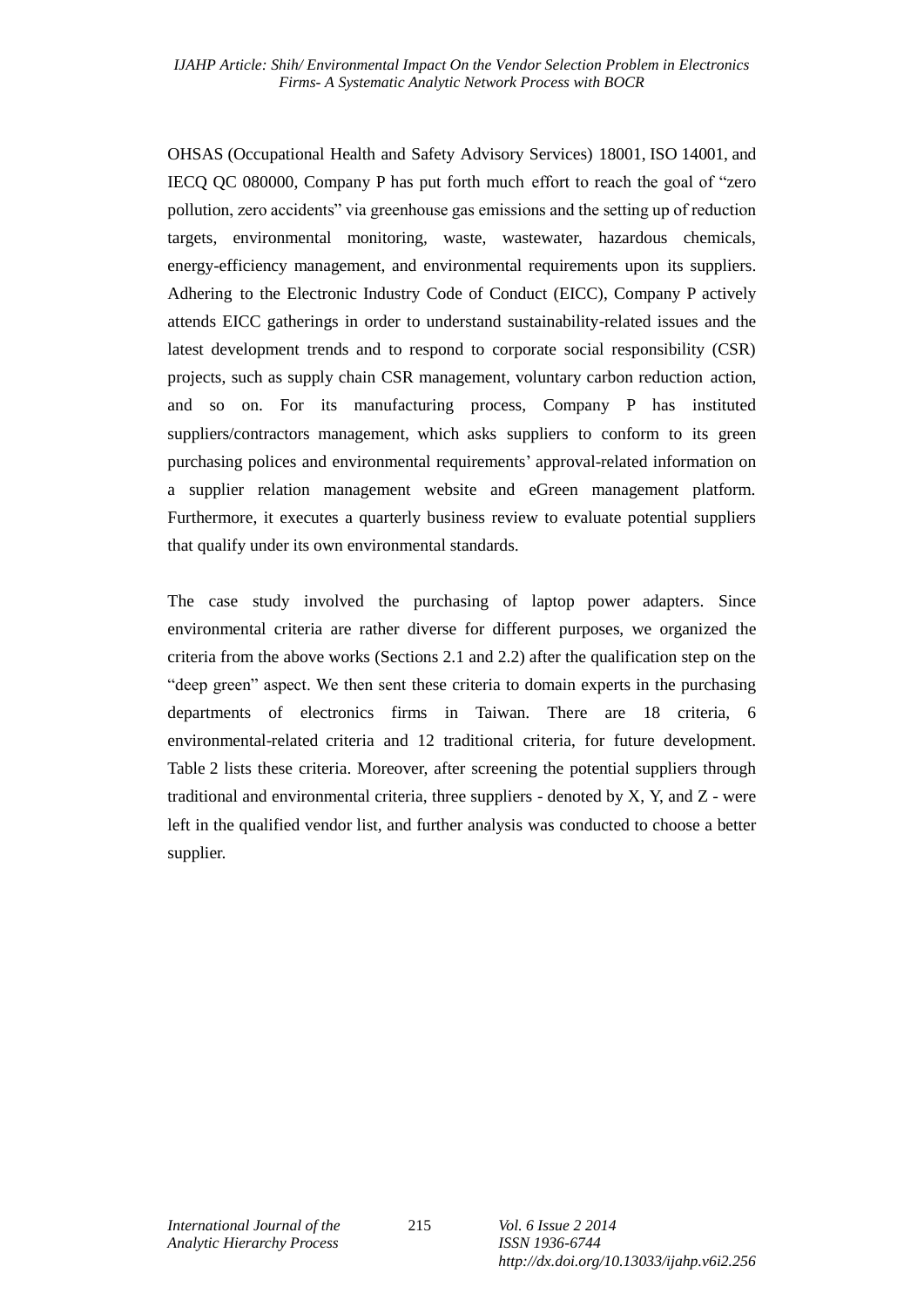## Table 2 Supplier selection criteria used in the study

| <b>Traditional Criteria</b>                                    | <b>Environmental Criteria</b>               |
|----------------------------------------------------------------|---------------------------------------------|
| 1. Consistent delivery                                         | 1. Green image                              |
| 2. Probability of customer complaints                          | 2. Green competitiveness                    |
| 3. Improvement and crisis management of customer<br>complaints | 3. Environmental plans                      |
| 4. Quality                                                     | 4. Pollution/Waste management               |
| 5. Design capability                                           | 5. Compliance with environmental directives |
| 6. Equipment and technology                                    | 6. Green design capability                  |
| 7. Flexibility                                                 |                                             |
| 8. Price                                                       |                                             |
| 9. Relationship with buyers                                    |                                             |
| 10. Image                                                      |                                             |
| 11. Organisational management and size                         |                                             |
| 12. Financial performance                                      |                                             |

#### **4.2 Construction of the analytical network**

To make sure the criteria listed in Table 2 are valid for our study, we checked their CVR. The questionnaires were sent out to 12 experts in the departments of purchasing, research and development, marketing, and quality assurance in Company P. All of them were returned, for a response rate of 100%. When *N*=12, only questions with CVR values higher than 0.56 were kept, with the rest deleted. Table 3 shows the valid criteria under BOCR.

#### Table 3

Validated supplier selection criteria under BOCR merits

| <b>Benefits</b>                                                                                                                                                                                                                         | Opportunities                                                                                                                                                                                           | Costs                                                                                                                                                     | <b>Risks</b>                                                                                                                                              |
|-----------------------------------------------------------------------------------------------------------------------------------------------------------------------------------------------------------------------------------------|---------------------------------------------------------------------------------------------------------------------------------------------------------------------------------------------------------|-----------------------------------------------------------------------------------------------------------------------------------------------------------|-----------------------------------------------------------------------------------------------------------------------------------------------------------|
| 1. Consistent delivery                                                                                                                                                                                                                  | 1. Consistent delivery                                                                                                                                                                                  | 1. Consistent                                                                                                                                             | 1. Consistent delivery                                                                                                                                    |
| 2. Probability of<br>customer complaints<br>3. Improvement and<br>crisis management of<br>customer complaints<br>4. Ouality<br>5. Design capability<br>6. Equipment and<br>technology<br>7. Flexibility<br>12. Financial<br>performance | 2. Probability of<br>customer complaints<br>3. Improvement and<br>crisis management of<br>customer complaints<br>4. Ouality<br>5. Design capability<br>6. Equipment and<br>technology<br>7. Flexibility | 2. Probability of<br>customer complaints<br>3. Improvement and<br>crisis management of<br>customer complaints<br>4. Quality<br>7. Flexibility<br>8. Price | 2. Probability of<br>customer complaints<br>3. Improvement and<br>crisis management of<br>customer complaints<br>4. Quality<br>7. Flexibility<br>8. Price |
| 1. Green image                                                                                                                                                                                                                          | 1. Green image                                                                                                                                                                                          | 5. Compliance with                                                                                                                                        | 4. Pollution/Waste<br>management                                                                                                                          |
| plans                                                                                                                                                                                                                                   | competitiveness                                                                                                                                                                                         | directives                                                                                                                                                |                                                                                                                                                           |
| 5. Compliance with                                                                                                                                                                                                                      | 5. Compliance with                                                                                                                                                                                      |                                                                                                                                                           | 5. Compliance with<br>environmental                                                                                                                       |
| directives                                                                                                                                                                                                                              | directives                                                                                                                                                                                              |                                                                                                                                                           | directives                                                                                                                                                |
|                                                                                                                                                                                                                                         | 6. Green design<br>capability                                                                                                                                                                           |                                                                                                                                                           |                                                                                                                                                           |
|                                                                                                                                                                                                                                         | 3. Environmental<br>environmental                                                                                                                                                                       | 2. Green<br>environmental                                                                                                                                 | delivery<br>environmental                                                                                                                                 |

Next, questionnaires used for factor analysis were sent to employees in the electronics

216 *Vol. 6 Issue 2 2014 ISSN 1936-6744 http://dx.doi.org/10.13033/ijahp.v6i2.256*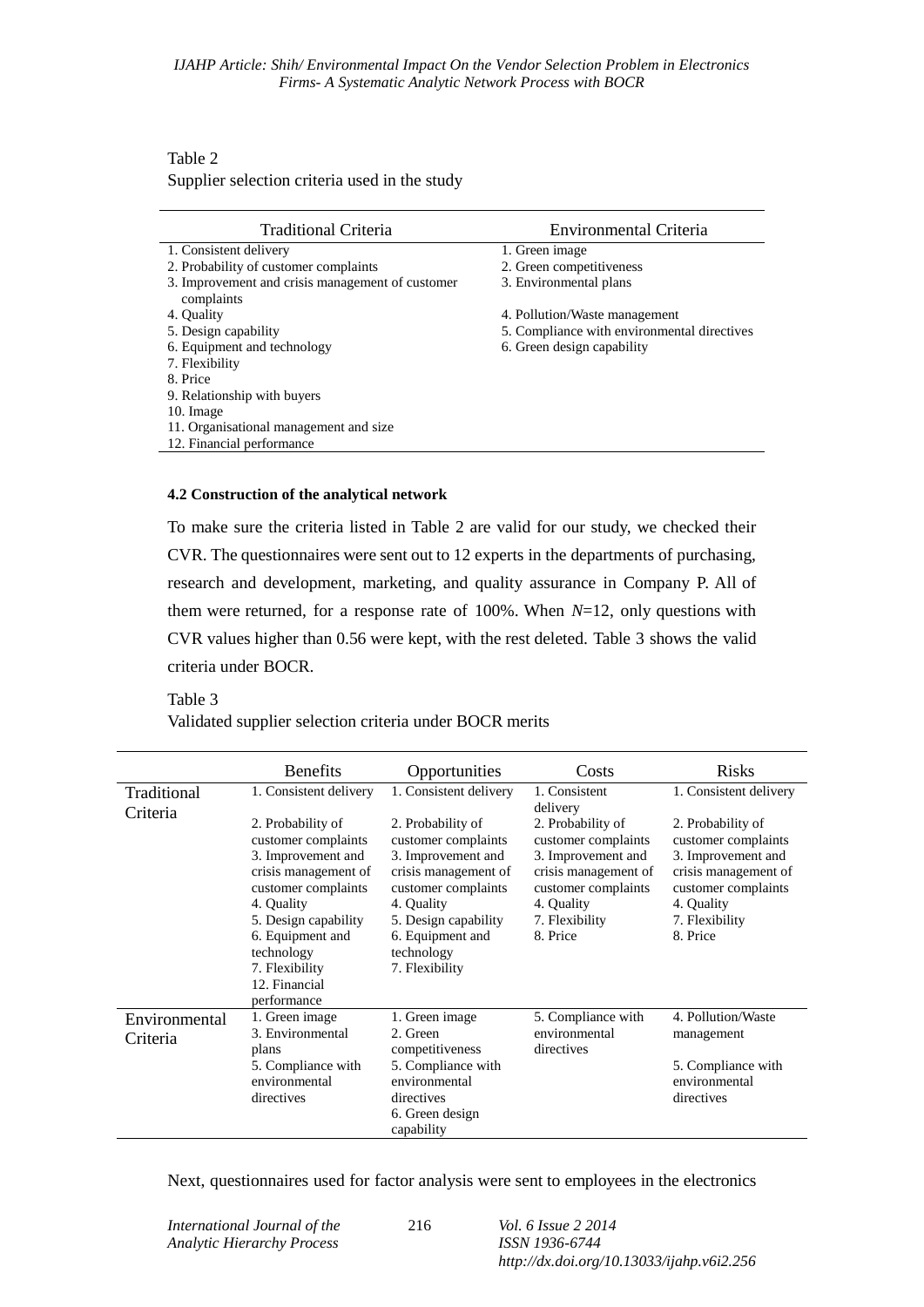industry in Taiwan for them to evaluate the level of importance of each criterion in the BOCR aspects. This study received 93 copies of the questionnaire back, with 81 effective copies, i.e., an 87.1% effective response rate. The results derived from the analysis encompass several clusters with various criteria in each aspect (Figure 2). The dependence and feedback relations between clusters and their elements have been decided by five experts. Figure 3 below shows the resulting four sub-networks.

### **4.3 Integration and analysis of the expert questionnaires**

We chose three experts from purchasing, research and development, and sales and marketing of Company P for the study. Because the paired comparisons in ANP are not as common as the five-level scale questionnaire, we provided an example posited before the pair comparisons in order to clarify any possible misunderstanding in response to the following paired comparison. The experts' responses were aggregated by geometric mean to obtain the group information with a satisfactory level. The priorities of all compared matrices form the unweighted supermatrices in the BOCR aspects. After normalizing and synthesizing to record the overall clusters' influence by column (in Table 4), the weighted supermatrices in the BOCR were established respectively. The weighted supermatrix was then multiplied by itself over and over until the elements in the matrix reached a stable convergence condition, which are the limiting supermatrices as shown in Table 5 under benefits.

| Table 4                                                 |
|---------------------------------------------------------|
| The weight of each cluster under the aspect of benefits |

|                              | <i>Alternatives</i> | Environment | Production<br>responsiveness | Finance | Product assurance |
|------------------------------|---------------------|-------------|------------------------------|---------|-------------------|
| <i>Alternatives</i>          | 0.0000              | 0.5000      | 0.4000                       | 1.0000  | 0.5816            |
| Environment                  | 0.0884              | 0.5000      | 0.0000                       | 0.0000  | 0.0000            |
| Production<br>responsiveness | 0.4871              | 0.0000      | 0.2000                       | 0.0000  | 0.3090            |
| Finance                      | 0.0912              | 0.0000      | 0.4000                       | 0.0000  | 0.0000            |
| Product assurance            | 0.3333              | 0.0000      | 0.0000                       | 0.0000  | 0.1095            |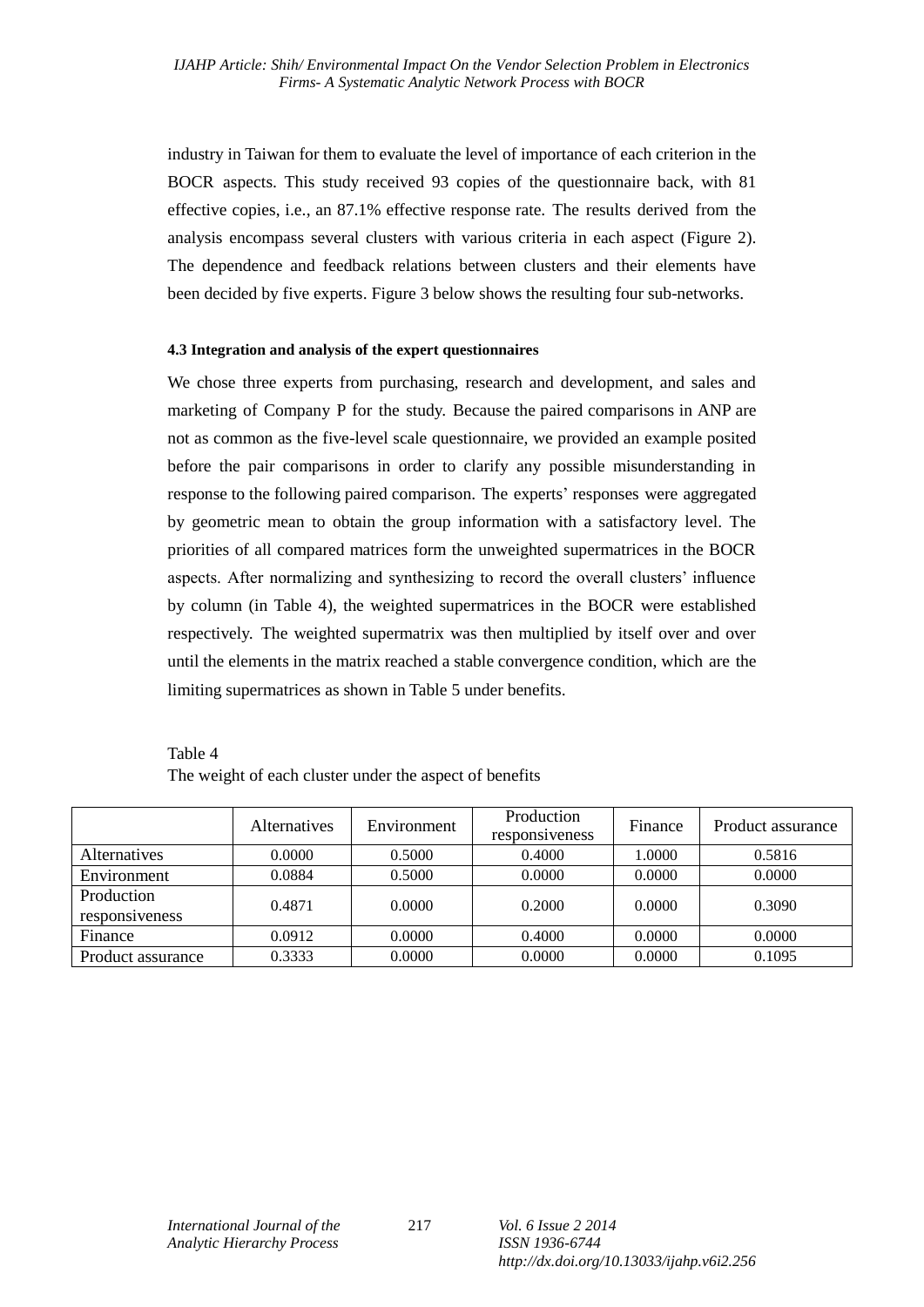|                |             | Alternatives                                                   |        |        | Environment |        |             | Production<br>responsiveness |             | Finance      | Product assurance |                  |             |             |             |             |
|----------------|-------------|----------------------------------------------------------------|--------|--------|-------------|--------|-------------|------------------------------|-------------|--------------|-------------------|------------------|-------------|-------------|-------------|-------------|
|                |             |                                                                | X      | Y      | Z           | B2.1   | <b>B2.2</b> | <b>B2.3</b>                  | <b>B3.1</b> | <b>B</b> 3.2 | <b>B4.1</b>       | B <sub>5.1</sub> | <b>B5.2</b> | <b>B5.3</b> | <b>B5.4</b> | <b>B5.5</b> |
|                |             | $\mathbf x$                                                    | 0.0754 | 0.0754 | 0.0754      | 0.0754 | 0.0754      | 0.0754                       | 0.0754      | 0.0754       | 0.0754            | 0.0754           | 0.0754      | 0.0754      | 0.0754      | 0.0754      |
| Alternatives   |             | Y                                                              | 0.2975 | 0.2975 | 0.2975      | 0.2975 | 0.2975      | 0.2975                       | 0.2975      | 0.2975       | 0.2975            | 0.2975           | 0.2975      | 0.2975      | 0.2975      | 0.2975      |
|                |             | Z                                                              | 0.0495 | 0.0495 | 0.0495      | 0.0495 | 0.0495      | 0.0495                       | 0.0495      | 0.0495       | 0.0495            | 0.0495           | 0.0495      | 0.0495      | 0.0495      | 0.0495      |
|                | B2.1        | Green image                                                    | 0.0213 | 0.0213 | 0.0213      | 0.0213 | 0.0213      | 0.0213                       | 0.0213      | 0.0213       | 0.0213            | 0.0213           | 0.0213      | 0.0213      | 0.0213      | 0.0213      |
|                | <b>B2.2</b> | Environmental plans                                            | 0.0065 | 0.0065 | 0.0065      | 0.0065 | 0.0065      | 0.0065                       | 0.0065      | 0.0065       | 0.0065            | 0.0065           | 0.0065      | 0.0065      | 0.0065      | 0.0065      |
| Environment    | <b>B2.3</b> | Compliance with<br>environmental<br>directives                 | 0.0255 | 0.0255 | 0.0255      | 0.0255 | 0.0255      | 0.0255                       | 0.0255      | 0.0255       | 0.0255            | 0.0255           | 0.0255      | 0.0255      | 0.0255      | 0.0255      |
| Production     | <b>B3.1</b> | Consistent delivery                                            | 0.1132 | 0.1132 | 0.1132      | 0.1132 | 0.1132      | 0.1132                       | 0.1132      | 0.1132       | 0.1132            | 0.1132           | 0.1132      | 0.1132      | 0.1132      | 0.1132      |
| responsiveness | <b>B3.2</b> | Flexibility                                                    | 0.1585 | 0.1585 | 0.1585      | 0.1585 | 0.1585      | 0.1585                       | 0.1585      | 0.1585       | 0.1585            | 0.1585           | 0.1585      | 0.1585      | 0.1585      | 0.1585      |
| Finance        | <b>B4.1</b> | Financial<br>performance                                       | 0.0951 | 0.0951 | 0.0951      | 0.0951 | 0.0951      | 0.0951                       | 0.0951      | 0.0951       | 0.0951            | 0.0951           | 0.0951      | 0.0951      | 0.0951      | 0.0951      |
|                | B5.1        | Probability of<br>customer complaints                          | 0.0220 | 0.0220 | 0.0220      | 0.0220 | 0.0220      | 0.0220                       | 0.022C      | 0.0220       | 0.0220            | 0.0220           | 0.0220      | 0.0220      | 0.0220      | 0.0220      |
| Product        | <b>B5.2</b> | Improvement and<br>crisis management of<br>customer complaints | 0.0170 | 0.0170 | 0.0170      | 0.0170 | 0.0170      | 0.0170                       | 0.0170      | 0.0170       | 0.0170            | 0.0170           | 0.0170      | 0.0170      | 0.0170      | 0.0170      |
| assurance      | <b>B5.3</b> | <b>Quality</b>                                                 | 0.0227 | 0.0227 | 0.0227      | 0.0227 | 0.0227      | 0.0227                       | 0.0227      | 0.0227       | 0.0227            | 0.0227           | 0.0227      | 0.0227      | 0.0227      | 0.0227      |
|                | <b>B5.4</b> | Design capability                                              | 0.0530 | 0.0530 | 0.0530      | 0.0530 | 0.0530      | 0.0530                       | 0.0530      | 0.0530       | 0.0530            | 0.0530           | 0.0530      | 0.0530      | 0.0530      | 0.0530      |
|                | <b>B5.5</b> | Equipment and<br>technology                                    | 0.0427 | 0.0427 | 0.0427      | 0.0427 | 0.0427      | 0.0427                       | 0.0427      | 0.0427       | 0.0427            | 0.0427           | 0.0427      | 0.0427      | 0.0427      | 0.0427      |

Table 5 Limiting supermatrix under the aspect of benefits

### **4.4 Syntheses of the priorities of BOCR to supplier selection**

Table 6 presents the final priorities or weights synthesized from BOCR. This study adopted the  $bB+oO-cC-rR$  equation to synthesize the priorities of the suppliers. The resulting sequence in descending order is Supplier X, Supplier Y, and then Supplier Z. A radar chart shows the performance of criteria in each aspect in Figure 4 so that we can visually check the importance of the specific criterion under all aspects. Here, consistent delivery and flexibility were the major criteria in the BOR aspects, and price was the major criterion in the cost aspect.

### **4.5 Sensitivity analysis**

Sensitivity analysis is a technique for systematically changing the elements to see if the final selection is affected. The target analyses are the changes in the priorities of the criteria of flexibility in the benefits aspect, the environment cluster in the benefits aspect, and the priority of the benefits aspect, respectively, with  $\pm 50\%$  of their original values. The results of the analysis showed that the rank of the suppliers is kept the same. Figure 5 presents the result from a change in the priority on the selection of suppliers. Thus, we believe that the model is rather stable. Please refer to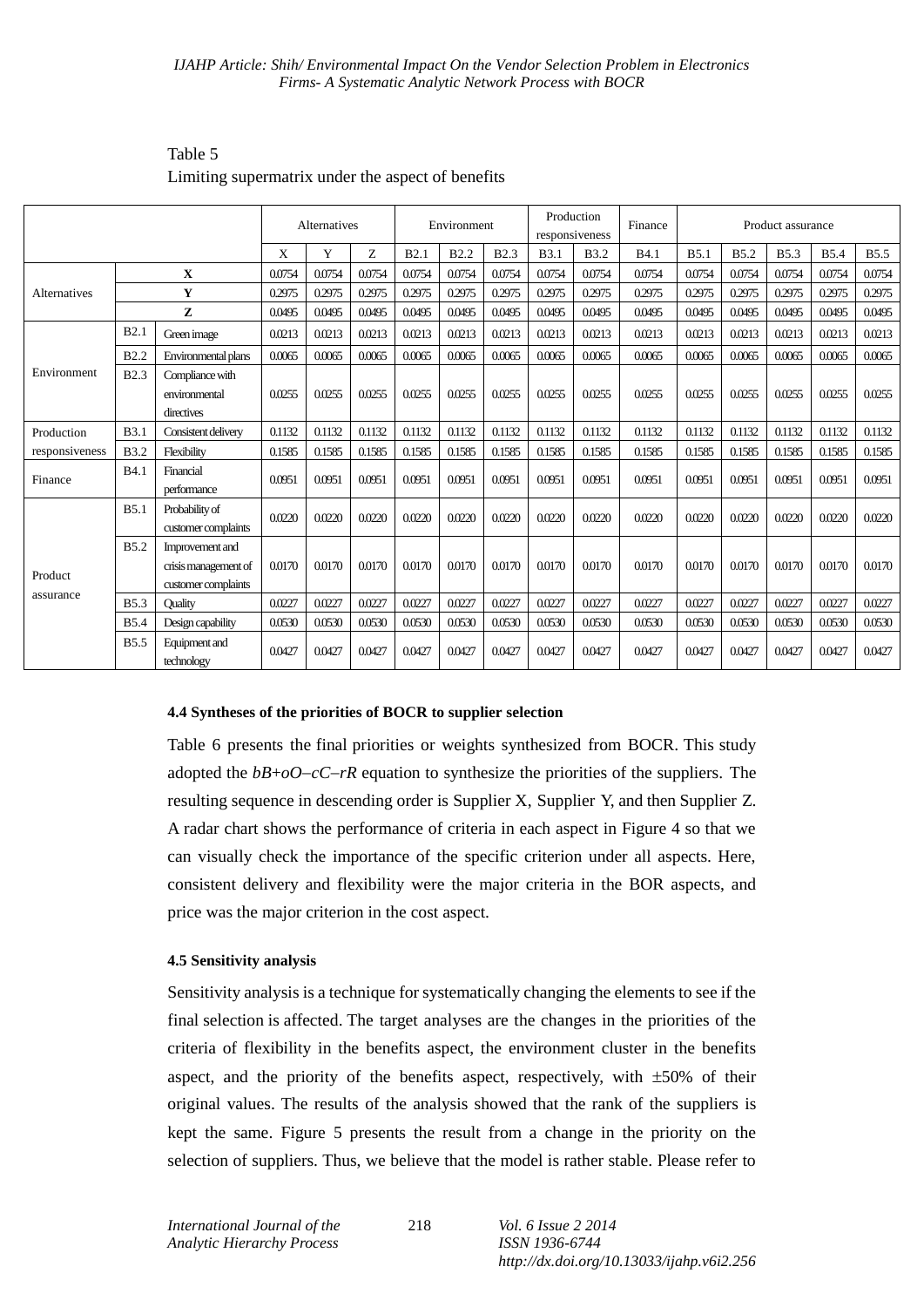Step 6 in the flowchart of Figure 2.

Table 6

Synthesized priorities and the ranks of the suppliers

| Weight<br>Suppliers | 0.3629 | 0.1630 | 0.3261 | 0.1480 | Synthesized<br>priorities | Rank |
|---------------------|--------|--------|--------|--------|---------------------------|------|
|                     | 0.1785 | 0.2195 | 0.3058 | 0.2888 | $-0.0419$                 |      |
| Y                   | 0.7043 | 0.6431 | 0.4052 | 0.1154 | 0.2112                    |      |
| ヮ                   | 0.1172 | 0.1374 | 0.2890 | 0.5959 | $-0.1175$                 |      |



Figure 4. Radar chart of each criterion in BOCR



Figure 5. Sensitivity analysis on the change of the priority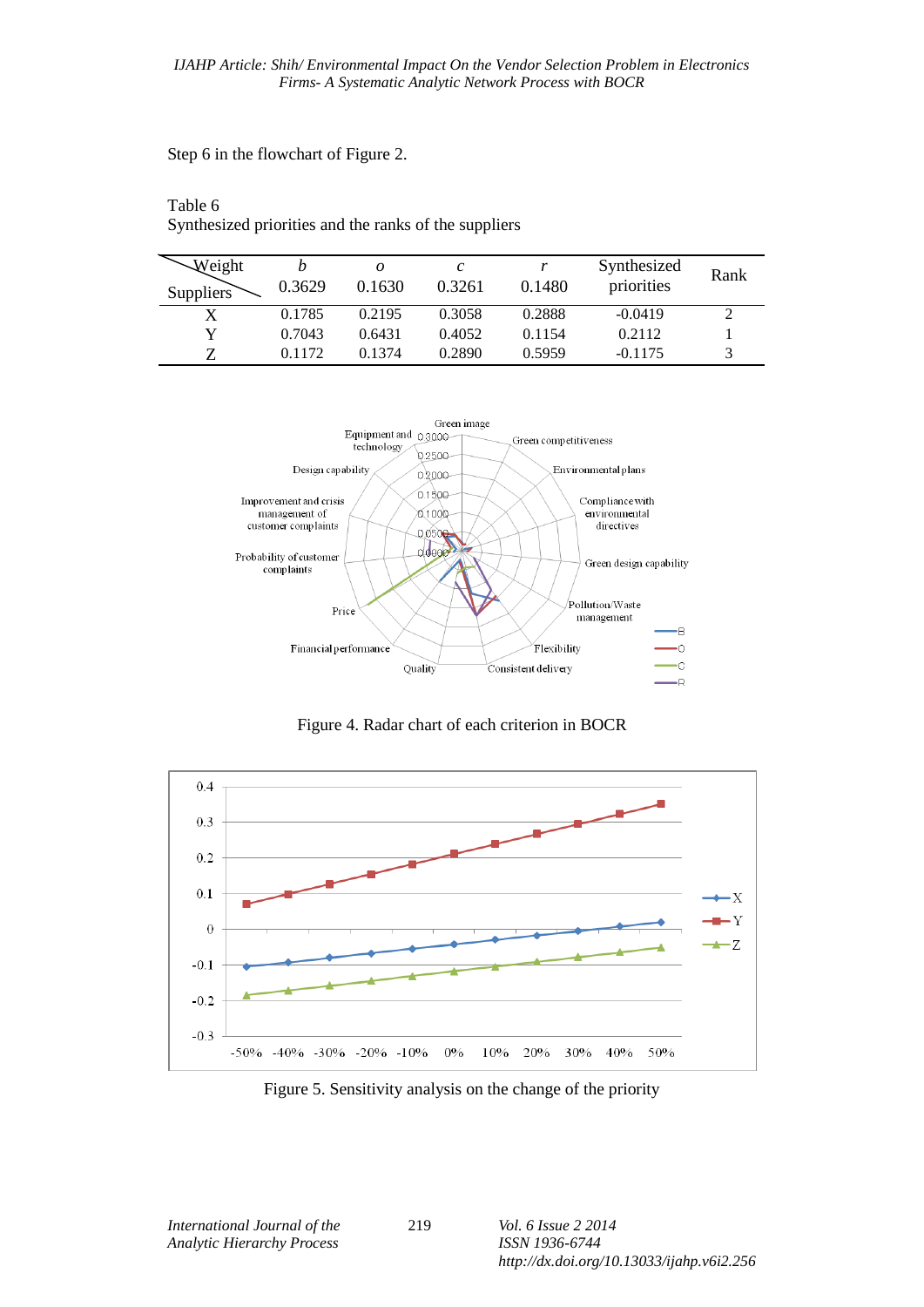#### **4.6 Discussion**

We discussed the analysis with the senior managers of the firm and received their responses. Three key issues were identified. First, Company P's final decision is to allocate 65% of its procurement of laptop adapters to Supplier Y and the rest to Supplier X. The decision is close to our analysis result, whose priority is Suppler Y  $\Sigma$  Suppler X  $\succ$  Supplier Z, with regard to the second source in its procurement process. In addition, based on the different situations of purchasing components for the laptops, the senior managers think the model can be used for their general procedure, but would not fit the procedure of rush purchasing. Second, Company P with "deep green" orientation has forced higher environmental standards of mandatory and voluntary types on its suppliers at the qualification step, which include environmental regulations, directives, and certifications, and this may cause the analysis results to not tell the whole story when less environmental criteria are the focus in the selection step. As the environmental requirements are attracting more attention, the mandatory or voluntary environmental criteria will become more and more significant in the supplier selection process. The rest of the study tried to simplify the process and shorten the purchasing cycle. Thus, the traditional criteria were the chief concerns for the firm's business operations, but there will be a gap that needs improvement in the future. Third, the past literature focuses on the importance of quality, providing a result not quite the same as the one from our study. It is not that Company P has given up on product quality, but rather its three suppliers provide products with similar high quality, demonstrating that product quality has become a basic threshold in the selection of suppliers, and thus the quality factor is not manifested in our result. Finally, theoretically, ANP is more flexible than AHP in structuring our problem, especially concerning the importance on the dependence and feedback relations between cluster and criteria. However, we make a trade-off between these relations and complexity. Some statistical tools are integrated into our solution procedure for reducing the complexity in using ANP.

### **5. Conclusions**

This study deals with the environmental effect on the vendor selection problem for electronics firms in Taiwan through an ANP BOCR analysis. First, this study examined the different paths of supplier selection processes, finding that Taiwanese electronics firms concentrate on using environmental criteria in the qualification step. The results show that the traditional criteria are still the main concerns, revealing the reality that Taiwan's electronics industry for EMS is forced to take the traditional criteria into account for the final decision for market competition. This finding has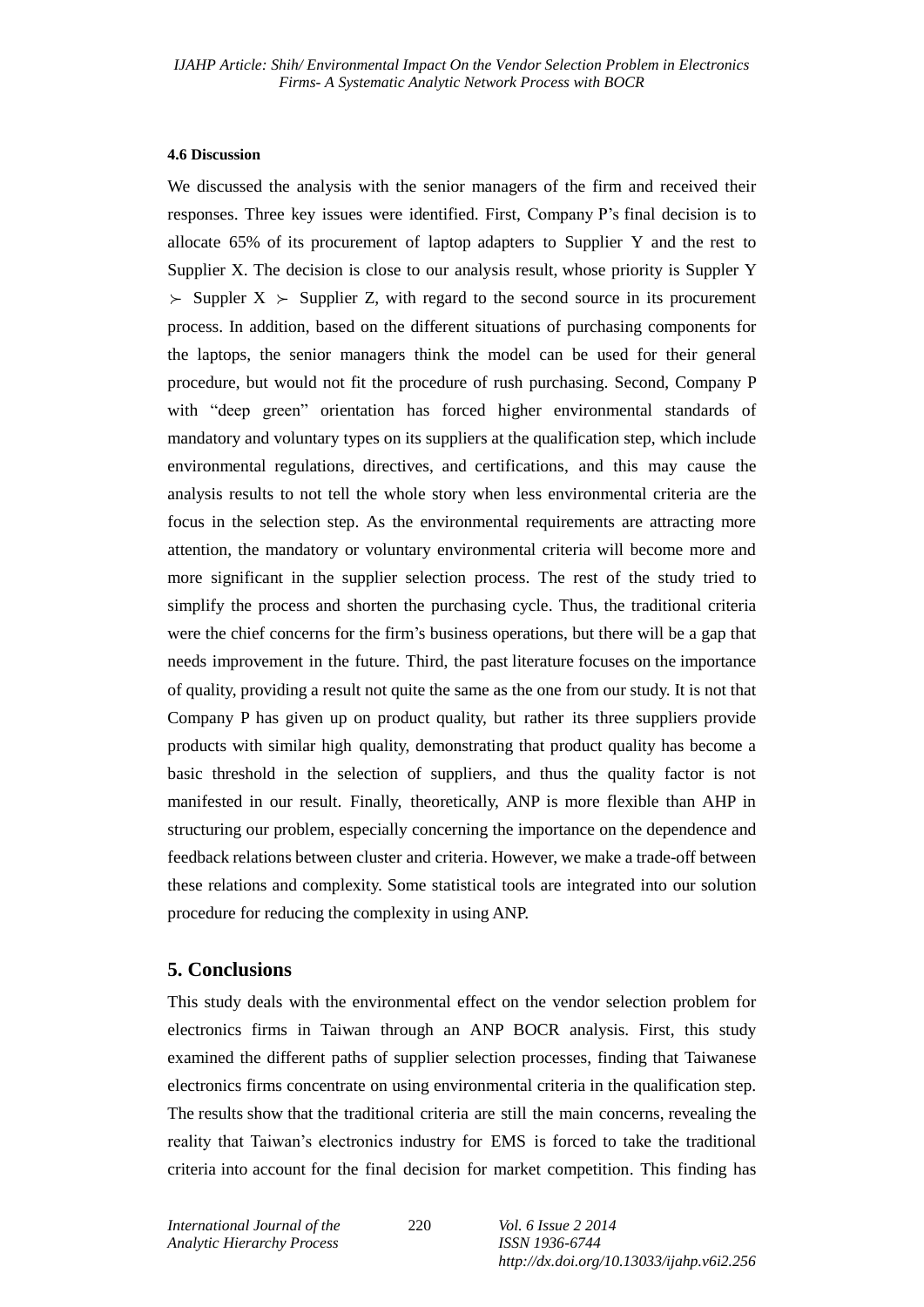also been confirmed by the recent survey in the aerospace and the railway industries in the UK (Genovese et al., 2013). However, this is not the right action for rewarding the environmental endeavors of suppliers. We recommend that business enterprises target more environmentally-relevant criteria in both the qualification step and the final choice step as better actions towards environmental protection. Second, the final decision of the firm was close to our result in selecting vendors of laptop adapters. We believe that the proposed model is applicable to many other choices of supply. Third and finally, ANP is well-known for processing tangible and intangible factors with dependences and feedbacks. With the ANP BOCR model, we can assess all aspects for ranking suppliers. Due to these BOCR aspects, we clearly settle upon the criteria and compare them with the criteria of the same constructive aspects without being affected by other different aspects. Furthermore, the content validity ratio and factor analysis are integrated into the procedure, making the model more accessible and the process more rigorous. Our study illustrates these advantages when looking at supplier selection.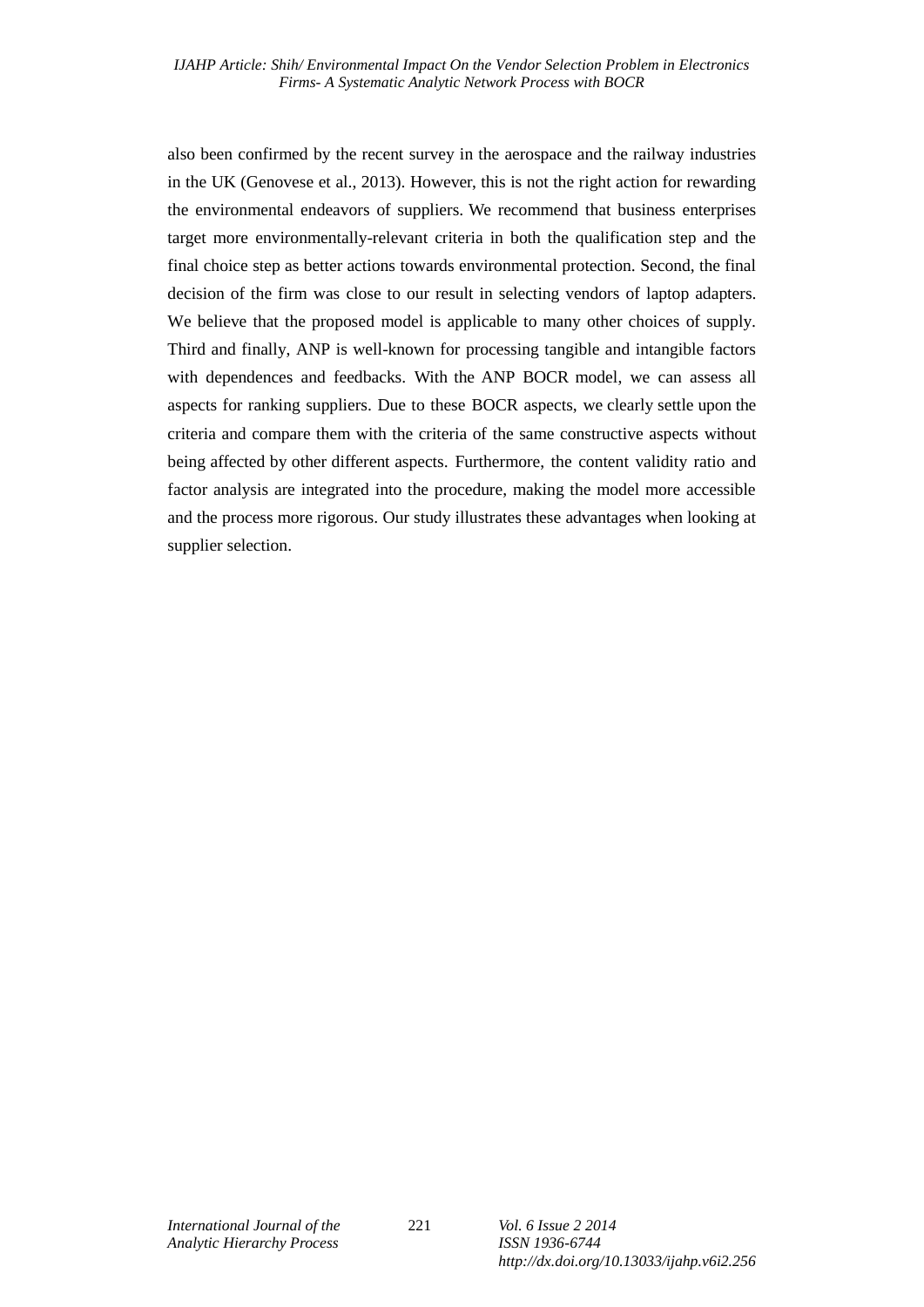### **REFERENCES**

Bai, C., & Sarkis, J. (2010). Green supplier development: Analytical evaluation using rough set theory. *Journal of Cleaner Production*, *18*, 1200-1210.

Barbarosoglu, G., & Yazgac, T. (1997). An application of the analytic hierarchy process to the supplier selection problem. *APICS Production and Inventory Management Journal*, *38(1),* 14-21.

Begičević, N., Divjak, B., & Hunjak, T. (2010). Decision-making on prioritization of projects in higher education institutions using the analytic network process approach. *Central European Journal of Operations Research*, *18(3),* 341-364.

Bottero, M., & Ferretti, V. (2011). An analytic network process-based approach for location problems: The case of a new waste incinerator plant in the Province of Torino (Italy). *Journal of Multi-criteria Decision Analysis*, *17*, 63-84.

Bruno, G., Esposito, E., Genovese, A., & Passaro, R. (2012). AHP-based approaches for supplier evaluation: Problems and perspectives. *Journal of Purchasing and Supply Management*, *18,* 159-172.

Büyüközkan, G., & Çifçi, G. (2012). A novel hybrid MCDM approach based on fuzzy DEMATEL, fuzzy ANP and fuzzy TOPSIS to evaluate green suppliers. *Expert Systems with Applications*, *39*, 3000-3011.

Chen, C.-C., Shih, H.-S., Shyur, H.-J., & Wu, K.-S. (2012). A business strategy selection of green supply chain management via an analytic network process. *Computers and Mathematics with Applications*, *64(8),* 2544-2557.

Chiou, H.-K., & Tzeng, G.-H. (2002). Fuzzy multiple-criteria decision-making approach for industrial green engineering. *Environmental Management*, *30(6),* 816-830.

Choi, T.Y., & Hartley, J.L. (1996). An exploration of supplier selection practices across the supply chain. *Journal of Operations Management*, *14*, 333-343.

Chopra, S., & Meindl, P. (2007). *Supply chain management*, 3<sup>rd</sup> ed. Upper Saddle River, NJ: Pearson.

Dağdeviren, M., & Eraslan, E. (2008). Priority determination in strategic energy policies in Turkey using analytic network process (ANP) with group decision making. *International Journal of Energy Research, 32*, 1047-1057.

de Boer, L., Labro, E., & Morlacchi, P. (2001). A review of methods supporting supplier selection. *European Journal of Purchasing and Supply Management*, *7,* 75-89.

Dobler, D.W., & Burt, D.N. (1996). *Purchasing and supply management*, 6th ed. New York: McGraw-Hill.

Erdoğmuş, Ş., Muzaffer, K., & Koç, E. (2005). Evaluating high-tech alternatives by using analytic network process with BOCR and multiactors. *Evaluation and Program Planning*, *28*, 391-399.

Erdoğmuş, Ş., Aras, H., & Koç, E. (2006). Evaluation of alternative fuels for residential heating in Turkey using analytic network process (ANP) with group decision-making. *Renewable and Sustainable Energy Reviews*, *10*, 269-279.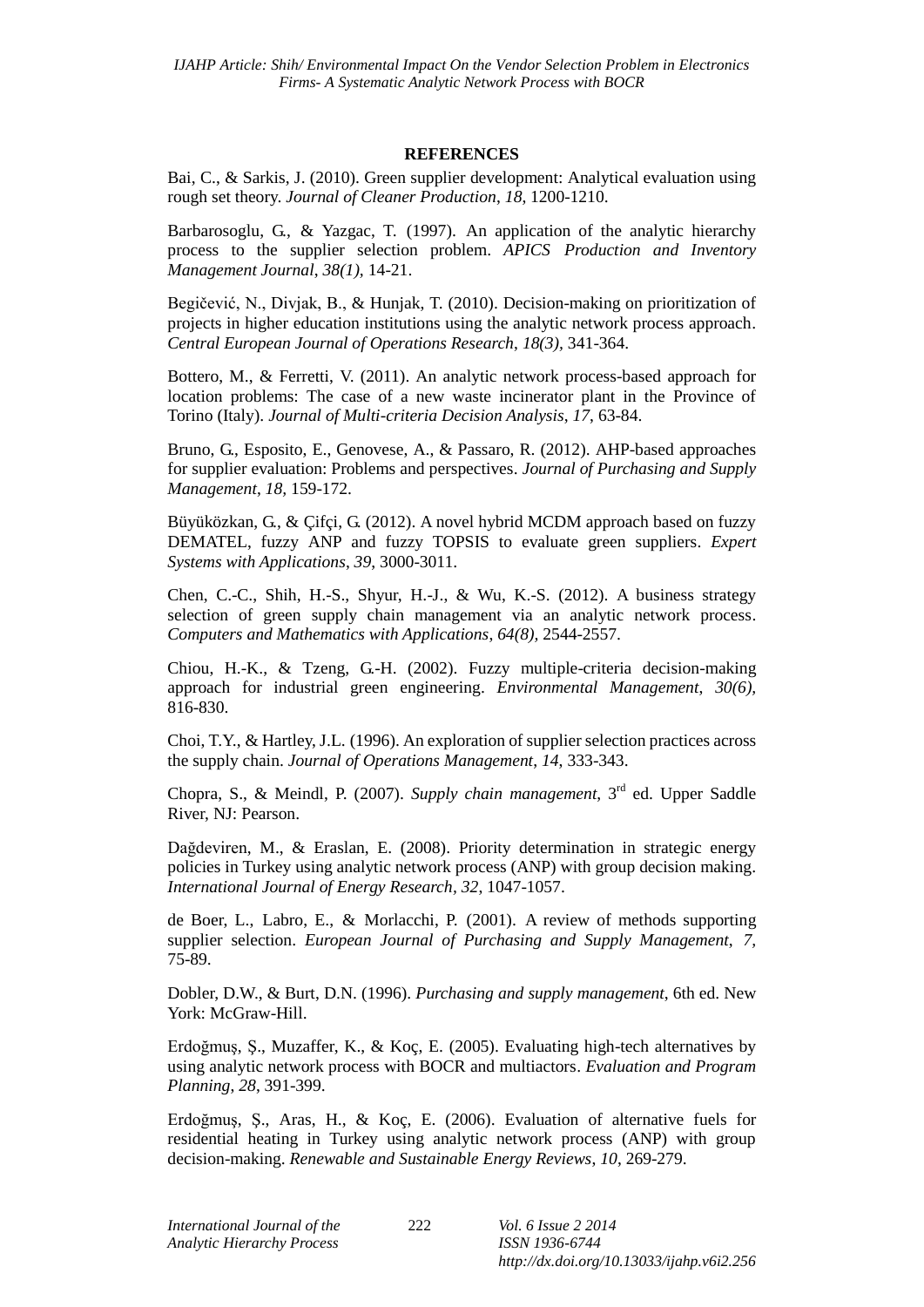Gencer, C., Gürpinar, D. (2007). Analytic network process in supplier selection: A case study in an electronic firm. *Applied Mathematical Modelling*, *31*, 2475-2486.

Genoverse, A., Koh, S.C.L., Bruno, G., & Esposito, E. (2013). Green supplier selection: State of the art and some empirical evidence. *International Journal of Production Research*, *51(10),* 2868-2886.

Green, K., Morton, B., New, S. (1996). Purchasing and environmental management: interactions, policies and opportunities. *Business Strategy and the Environment*, *5(3),* 188-197.

Handfield, R.B., Walton, S.V., Sroufe, R., & Melnyk, S.A. (2002). Applying environment criteria to supplier assessment: A study in the application of the Analytic Hierarchy Process. *European Journal of Operational Research*, *141*, 70-87.

Hasanzadeh, M., Danehkar, A., & Azizi, M. (2013). The application of Analytical Network Process to environmental prioritizing criteria for coastal oil jetties site selection in Persian Gulf coasts (Iran). *Ocean and Coastal Management*, *73*, 136-144.

Huang, S.H., & Keskar, H. (2007). Comprehensive and configurable metrics for supplier selection. *International Journal of Production Economics*, *105,* 510-523.

Huang, Y.S., Liao, J.T., & Lin, Z.L. (2009). A study on aggregation of group decision. *Systems Research and Behavioral Science, 26*, 445-454.

Humphreys, P.K., Wong, Y.K., & Chan, F.T.S. (2003). Integrating environmental criteria into the supplier selection process. *Journal of Materials Processing Technology*, *138*, 349-356.

Ho, W., Xu, X., & Dey, P.K. (2010). Multi-criteria decision making approaches for supplier evaluation and selection: A literature review. *European Journal of Operational Research*, *202*, 16-24.

Hsu, C.W., & Hu, A.H. (2009). Applying hazardous substance management to supplier selection using analytic network process. *[Journal of Cleaner Production](http://www.sciencedirect.com/science/journal/09596526)*, *[17\(2\)](http://www.sciencedirect.com/science/journal/09596526/17/2)*, 255-264.

Kaiser, H.F. (1970). A second generation Little Jiffy. *Psychometrika*, *35*, 401-415.

Kuo, R.J., & Lin, Y.J. (2012). Supplier selection using analytic network process and data envelopment analysis. *International Journal of Production Research*, *50(11),* 852-2863.

Lawshe, C.H. (1975). A quantitative approach to content validity. *Personnel Psychology*, *28*, 563-575.

Lee, A.H.I., Chang, H.J., & Lin, C.Y. (2009). An evaluation model of buyer-supplier relationships in high-tech industry  $-$  The case of an electronic components manufacturer in Taiwan. *Computers and Industrial Engineering*, *57*, 1417-1430.

Leenders, M.R., Fearon, H.E., Flynn, A.E., & Johnson, P.F. (2002). *Purchasing and supply management*. 11<sup>th</sup> ed., Boston: Irwin.

Nicosia, N., & Moore, N.Y. (2006). *Implementing purchasing and supply chain management: Best practices in market research*. RAND Project Air Force, RAND Corporation, Santa Monica, CA.

Noci, G. (1997). Designing green vendor rating systems for the assessment of a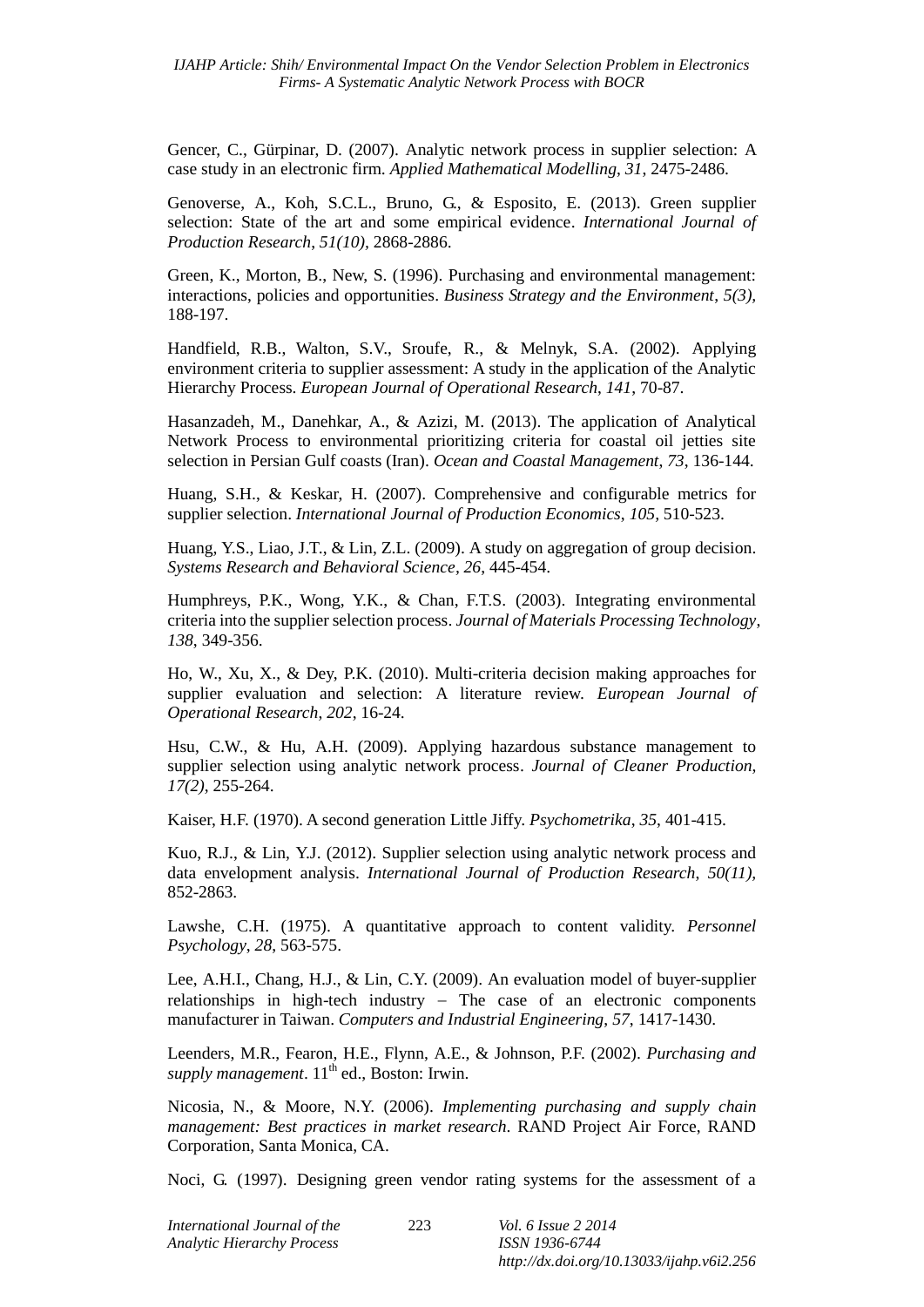supplier's environmental performance. *European Journal of Purchasing and Supply Management, 3(2),* 103-114.

Saaty, T.L. (1980). *The Analytic Hierarchy Process*. New York: McGraw-Hill.

Saaty, T.L. (1989). Group decision making and the AHP, in Golden, B.L. et al. (Eds.) *The Analytic Hierarchy Process: Applications and studies*. Springer-Verlag, New York, pp. 59-67.

Saaty, T.L. (2005). *Theory and applications of the Analytic Network Process: Decision making with benefits, opportunities, costs, and risks*. Pittsburgh, Pennsylvania: RWS Publications.

Saaty, T.L., & Özdemir, M.S. (2003). Negative priorities in the analytic hierarchy process. *Mathematical and Computer Modelling*, *37(9-10),* 1063-1075.

Saaty, T.L., & Özdemir, M.S. (2005). *The encyclicon: A dictionary of decisions with dependence and feedback based on the analytic network process*. Pittsburgh, PA: RWS Publications.

Shyur, H.J., & Shih, H.S. (2006). A hybrid MCDM model for strategic vendor selection. *Mathematical and Computer Modelling*, *44(7-8),* 749-761.

Sonmez, M. (2006). *A review and critique of supplier selection process and practice*. Business School Occasional Papers Series paper 2006:1, Loughborough, UK: Loughborough University.

Stevenson, W.J. (2009). *Operations Management*, 10<sup>th</sup> Ed. New York, NY: McGraw-Hill/Irwin.

Tabachnick, B.G., & Fidell, L.S. (2007). *Using multivariate statistics*, 5<sup>th</sup> Ed. Boston, MA: Pearson.

Tahriri, F., Osman, M.R., & Yusuff, R.M. (2008). A review of supplier selection methods in manufacturing industries. *Suranaree Journal Science Technology*, *15(3),* 201-208.

Ting, S.C., & Cho, D.I. (2008). An integrated approach for supplier selection and purchasing decisions. *Supply Chain Management*, *13(2),* 116-127.

Tuzkaya, G., Ozgen, A., Ozgen, D., & Tuzkaya, U.R. (2009). Environmental performance evaluation of suppliers: A hybrid fuzzy multi criteria decision approach. *International Journal of Environment Science and Technology*, *6(3),* 477-490.

Ustun, O., & Demirtas, E.A. (2008). An integrated multi-objective decision-making process for multi-period lot-sizing with supplier selection. *Omega*, *36*, 509-521.

Wadhwa, V., & Ravindran, A.R. (2007). Vendor selection in outsourcing. *Computers and Operations Research*, *34(12),* 3725-3737.

Weber, C.A., Current, J.R., & Benton, W.C. (1991). Vendor selection criteria and methods. *European Journal of Operational Research*, *50*, 2-18.

Wu, C., & Barnes, D. (2011). A literature review of decision-making models and approaches for partner selection in agile supply chains. *Journal of Purchasing and Supply Management*, *17*, 256-274.

Yang, J.L., Chiu, H.N., Tzeng, G.H., & Yeh, R.H. (2008). Vendor selection by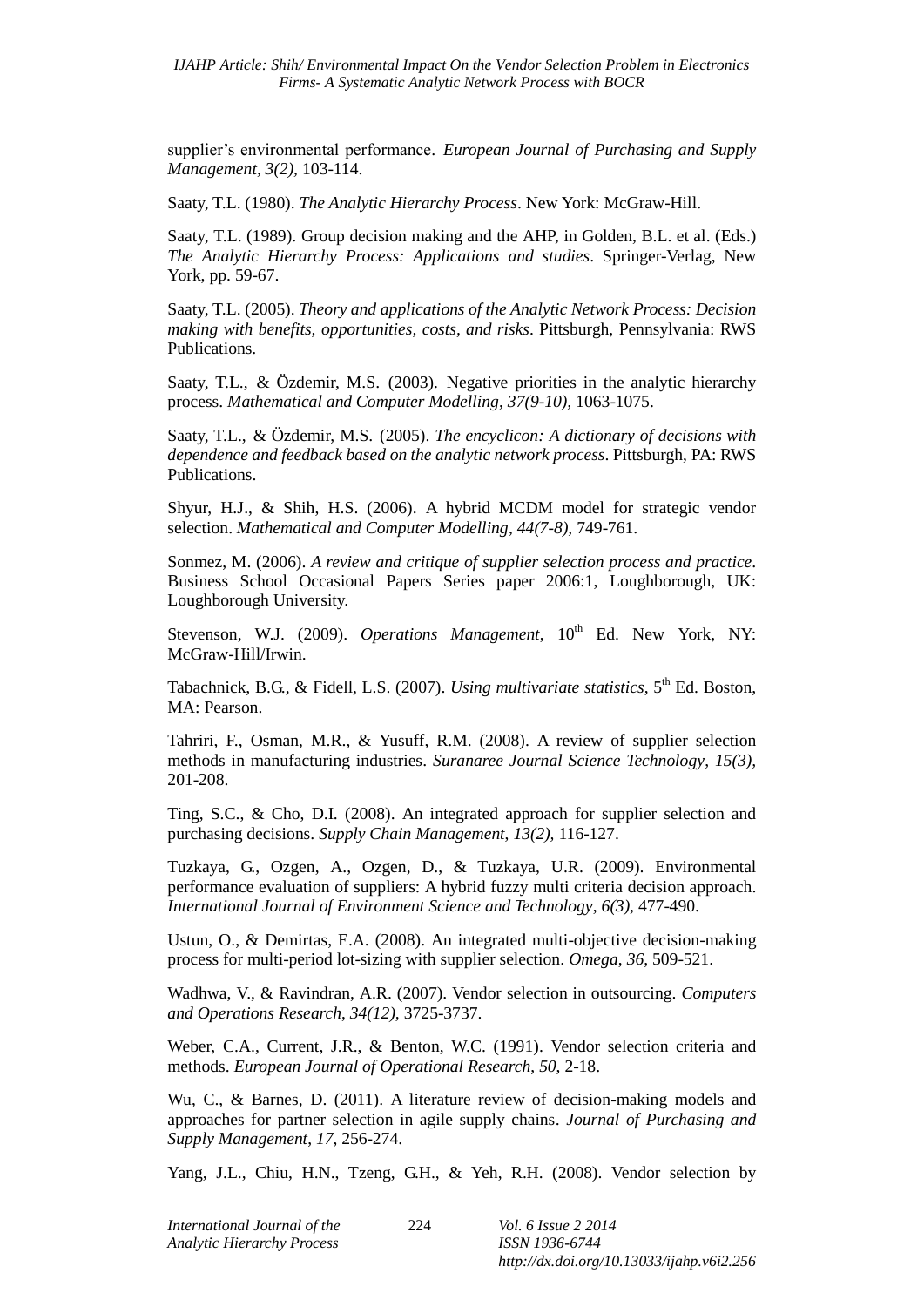integrated fuzzy MCDM techniques with independent and interdependent relationships. *Information Sciences*, *178*, 4166-4183.

Yazgan, H.R., Boran, S., & Goztepe, K. (2010). Selection of dispatching rules in FMS: ANP model based on BOCR with choquet integral. *International Journal of Advanced Manufacturing Technology*, *49*, 785-801.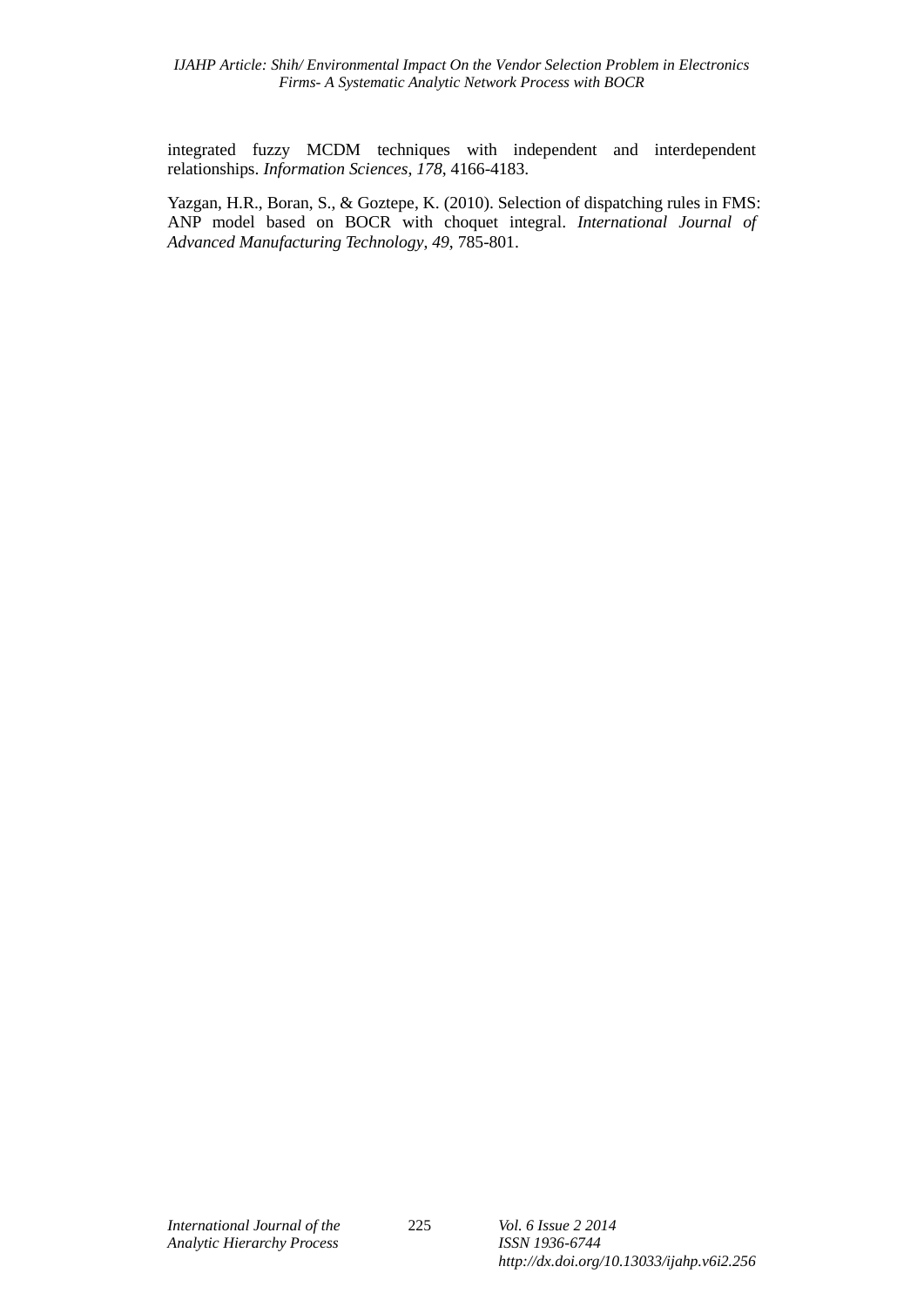# **Appendix A**

# **Questionnaire I**

### **Benefit merit Confirmation relationships between each cluster for Vendor selection**

| <b>Cluster</b>                                           |  |  |  |  |  |  |  |
|----------------------------------------------------------|--|--|--|--|--|--|--|
| 1-1 Products Assurance affects Suppliers                 |  |  |  |  |  |  |  |
| 1-2 Products Assurance affects Finance                   |  |  |  |  |  |  |  |
| 1-3 Products Assurance affects Environment               |  |  |  |  |  |  |  |
| 1-4 Products Assurance affects Production Responsiveness |  |  |  |  |  |  |  |
| 2-1 Suppliers affects Finance                            |  |  |  |  |  |  |  |
| 2-2 Suppliers affects Environment                        |  |  |  |  |  |  |  |
| 2-3 Suppliers affects Production Responsiveness          |  |  |  |  |  |  |  |

# **Appendix B**

# **Questionnaire II**

# **Benefit merit**

# **The importance of each criteria**

| <b>Criteria</b>                                                                                                                      | <b>Extremely</b><br><b>Disagree</b> |  | <b>Extremely</b><br>Agree |  |  |
|--------------------------------------------------------------------------------------------------------------------------------------|-------------------------------------|--|---------------------------|--|--|
|                                                                                                                                      |                                     |  |                           |  |  |
| 1. Consistent delivery: The ability of meeting delivery deadlines and<br>arriving on time.                                           |                                     |  |                           |  |  |
| 2. Probability of customer complaints: The probability of the products<br>providing to buyers didn't satisfy requirements.           |                                     |  |                           |  |  |
| 3. Improvement and crisis management of customer complaints: The<br>responsiveness of product improvements and customers complaints. |                                     |  |                           |  |  |